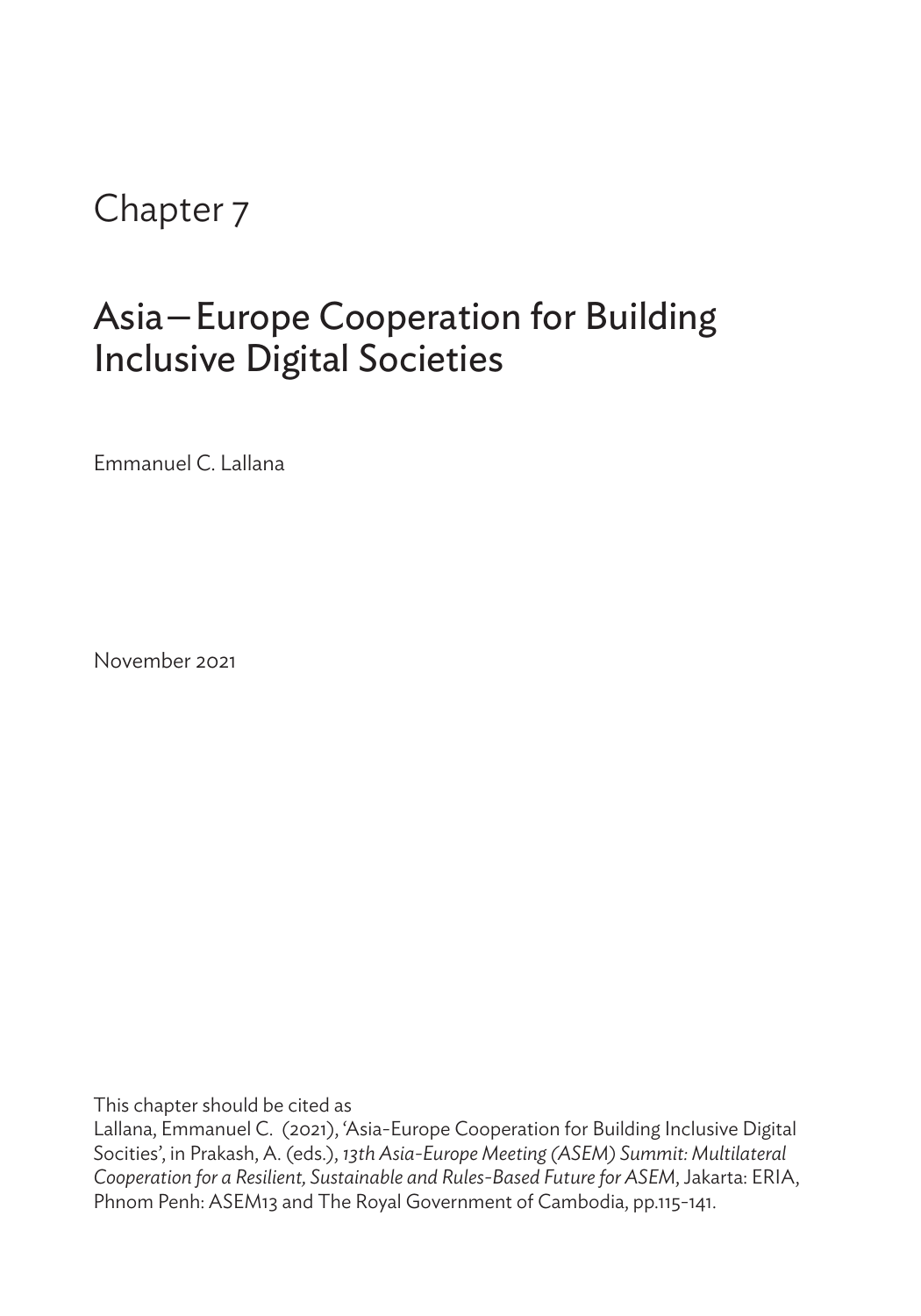# Asia–Europe Cooperation for Building Inclusive Digital Societies

#### EMMANUEL C. LALLANA

The drive towards digital societies – where everyday life, including work and politics, is mediated by information and communications technology (ICT) – has been accelerated by the global coronavirus pandemic. is mediated by information and communications technology (ICT) – has been accelerated by the global coronavirus pandemic.

The pandemic has led to the widespread adoption of digital technology across all aspects of life. Telecommuting has become a feature of work. Small businesses and universities, which used to think digitisation was a luxury, now see it as an imperative for survival. Social media has become a lifeline. It is hardly disputed that 'the pandemic created a 'structural break with the past' that made many existing patterns of behavior obsolete but also point to a way forward for society' (Rumelt, 2008).

When building digital societies, there is another consideration that we need to factor in that the pandemic has highlighted – the profound inequality that exists in our global society. The measures proposed to prevent the spread of the virus are difficult for many people to practice. The frequent washing of hands with soap is a challenge for those who have no running water in their homes. Keeping physical distance is almost impossible for those who live in the shantytowns, favelas, and urban poor communities of the global South. If we are to achieve progress and not repeat the mistakes of the past, inclusivity should be a feature of the digital societies we are creating.

### Digital Inclusion Imperative

'Digital inclusion' means that individuals, particularly those in disadvantaged groups, have access to, and the skills to use, ICT and are therefore able to participate in and benefit from the emergent digital society (Digital Inclusion, n.d.).

One way of looking at inclusion is through its putative six goals:

- 1. *Leave no person behind*: ensuring high-quality internet access and adoption for all.
- 2. *Empower users through good digital identities*: ensuring that everyone can participate in the digital society through identity and access mechanisms that enable the user.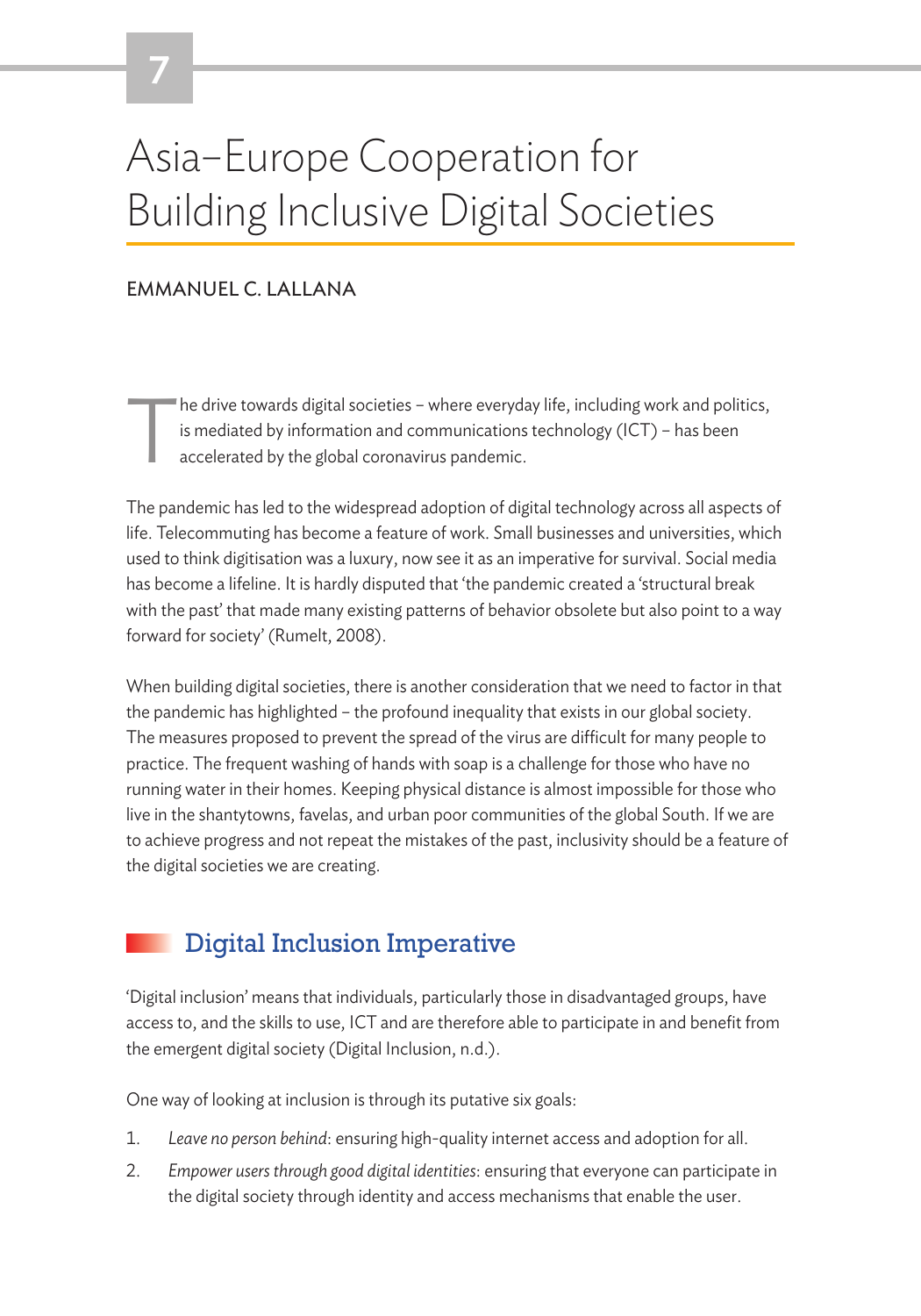- 3. *Make business work for people:* helping companies navigate digital disruption and evolve to new, responsible business models and practices.
- 4. *Keep everyone safe and secure*: shaping norms and practices that enable a technologydependent environment that is secure and resilient.
- 5. *Build new rules for a new game*: developing new, flexible, outcome-based, and participatory governance mechanisms to complement traditional policy and regulation.
- 6. *Break through the data barrier*: developing innovations that allow us to benefit from data while protecting the legitimate interests of all stakeholders. (World Economic Forum, 2018: 8)

The United Nations Capital Development Fund (UNCDF) has proposed the Inclusive Digital Economy Scorecard (IDES) as a way of measuring inclusiveness in the digital economy. IDES considers the following building blocks:

- The extent to which a government actively promotes the development of an inclusive digital economy and the extent to which policy and regulation support digital finance and the digital economy;
- The level of development of mobile infrastructure (e.g. phone ownership and network coverage) and the status of the digital payment ecosystem;
- The state of a country's innovation ecosystem; and
- The active participation of the public and private sectors on digital and financial skills development, and the usage of digital channels for relevant skills development. (UNCDF, 2019)

In terms of digital inclusion in politics, eParticipation is the 'process of engaging citizens through ICTs in policy, decision-making, and service design and delivery so as to make it participatory, inclusive, and deliberative' (UN, 2018, p. 112). Macintosh (2004: 3) identifies the three levels of eParticipation as:

- *E-enabling*: supporting those who would not typically access the internet and take advantage of the large amount of information available.
- *E-engaging*: consulting a wider audience to enable deeper contributions and support deliberative debate on policy issues.
- *E-empowering*: supporting active participation and facilitating bottom-up ideas to influence the political agenda.

The United Nations (UN) eGovernment Survey contains an eParticipation Index that measures: '(i) e-information – availability of online information; (ii) e-consultation – online public consultations, and (iii) e-decision-making – directly involving citizens in decision processes' (UN, 2018, p. 112).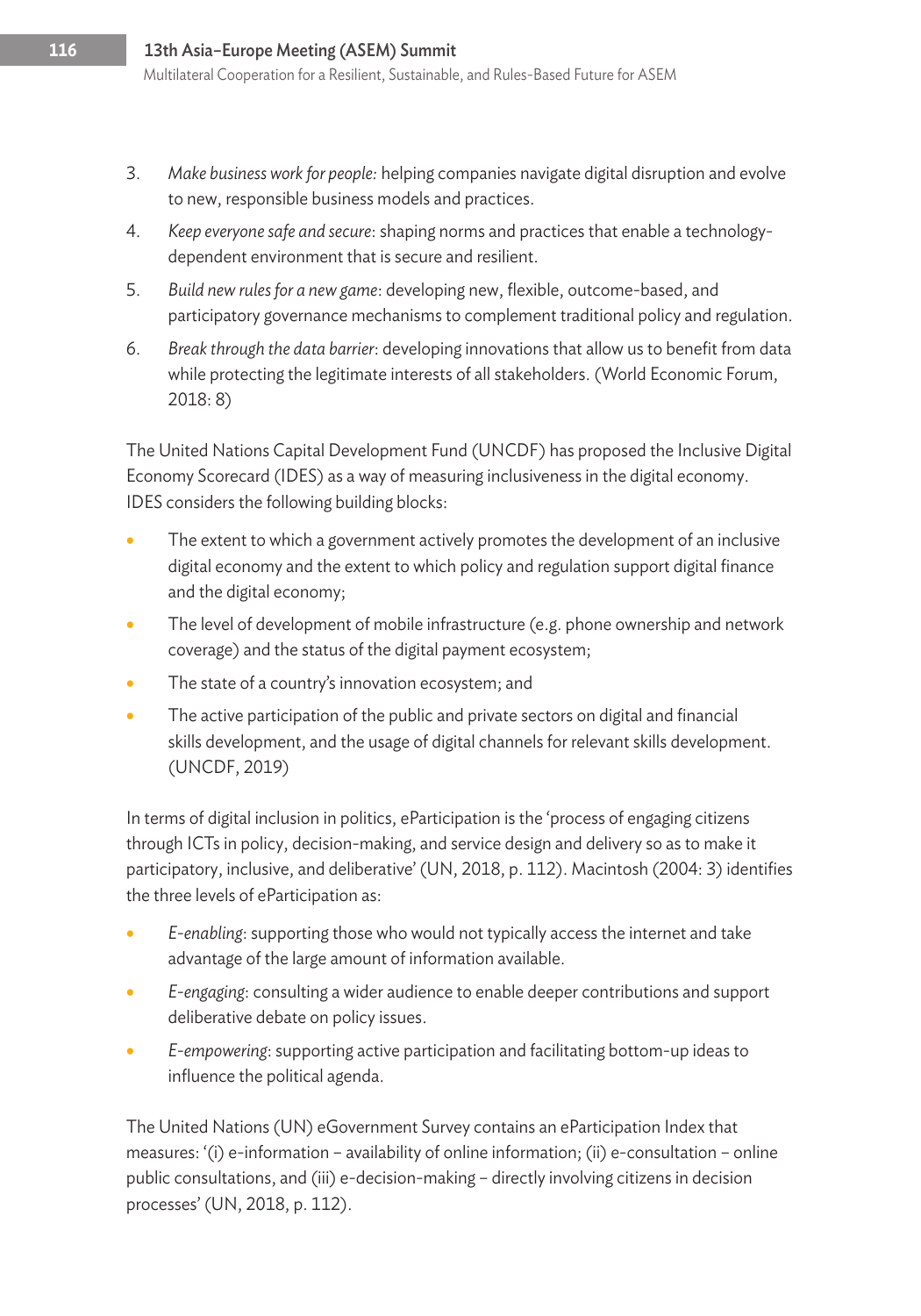## Measuring Progress

Progress towards inclusive digital societies can be gleaned in a number of indexes.

The Inclusive Internet Index 'measures the extent to which the Internet is not only accessible and affordable, but also relevant to all, in a way that contributes to social and economic progress' (Economist Intelligence Unit, 2020: 12). The key findings of the Inclusive Internet Index 2020 are:

- Internet access is increasing globally, but vast disparities remain and the rate of uptake is slow in the hardest-to-reach areas.
- Mobile data has been a game-changer for lower-income groups, but access is still too expensive.
- Although narrowing, the gender gap in access remains stubbornly wide.
- The spread of mobile devices is a positive trend, but its role as an enabler for the world's poorest women is not assured. In the lowest-income countries, progress on this front may even be moving in the opposite direction.
- The internet is facilitating people's management of their money and finances and their inclusion in the broader economy.
- Internet use is expanding financial opportunities for individuals, particularly in the developing world.
- Mobile connectivity is becoming a financial equaliser. In low-income countries, mobile connectivity is more important for financial inclusion than in high-income countries where people are more likely to perform such tasks on fixed connections.
- People are going online to prepare for the technology-intensive jobs of tomorrow.
- Millennials leverage the Internet more widely than others for immediate work purposes.
- Digital opportunities for other types of personal improvement are being widely adopted. Internet use is also helping people become more engaged citizens.
- Trust in the Internet is declining in a number of contexts information put online by governments, non-governmental websites, and apps and information posted by individuals on social media. (Economist Intelligence Unit, 2020: 12)

Another way to track progress is through the eParticipation Index in the UN E-Government Survey.

The 2018 edition of the United Nations E-Government Survey (2018) revealed the following:

• E-government has been growing rapidly over the past 17 years since the first attempt of the United Nations to benchmark the state of e-government in 2001.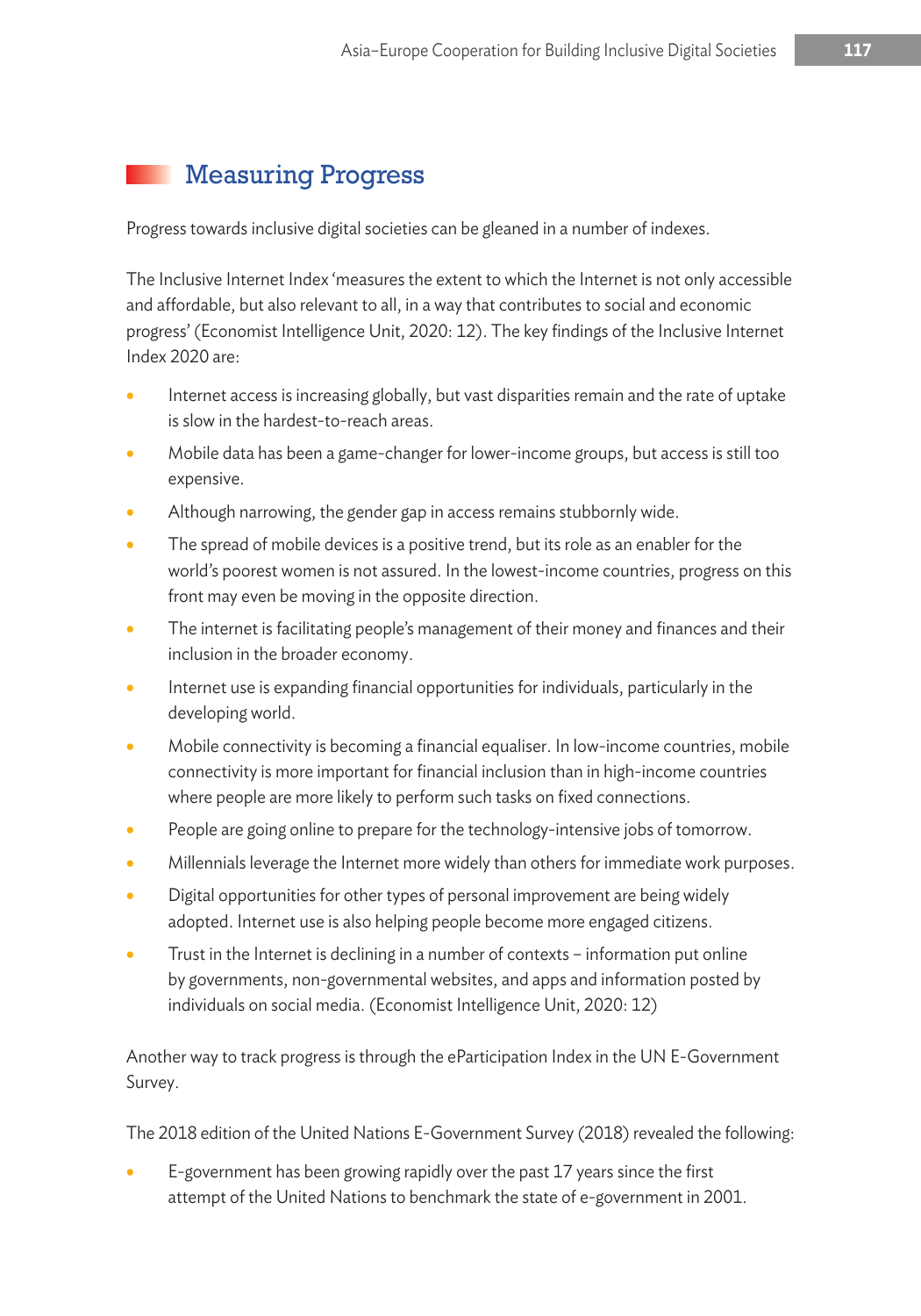The 2018 Survey highlights a persistent positive global trend towards higher levels of e-government development. The average world E-Government Development Index (EGDI) has been increasing from 0.47 in 2014 to 0.55 in 2018 (pp. 84, 87).

• In the 'Very-High-EGDI' group, 67% of all countries are from Europe, followed by Asia (20%), Americas (8%) and Oceania (5%). In the 'High-EGDI' group, the leaders are Asia and Americas regions (33% and 31% respectively), followed by Europe (22%), Africa (11%), and Oceania (3%). In the 'Middle-EGDI' group, African countries comprise 50%... and Asia takes up to 20 % of the share in the group. No European country is in the Middle and Low EGDI-level groups. The majority of 15 countries in 'Low-EGDI' group are from Africa (87%) followed by 2 countries in Asia (13%). (p. 93)

Specific to eParticipation, the 2018 survey reported the following:

- Denmark, Finland, the Republic of Korea (henceforth, Korea) are ranked as global leaders on e-participation, while the Netherlands, Australia, Japan, New Zealand, the United Kingdom (UK), the United States, and Spain are following closely behind (p. 114).
- European countries contribute 70% to the group of 62 countries with very-high E-Participation Index (EPI) levels (despite accounting only for 22% of UN member states). Asia follows with 36% in the same 'very-high EPI' group (while comprising 24% of the 193 member states) (p. 117).
- In terms of the index subcomponents:
	- $\Box$  E-information: Member states are sharing an increasing amount of information with their citizens, mostly in the education and health sectors and followed closely by other sectors (p. 118).
	- $\Box$  E-consultation: All regions made progress in deploying e-consultation tools in 2018 compared to 2016. In Europe, all countries have online engagement tools or activities, 42 countries have social media networking tools, 39 countries have e-tools for public consultation or deliberation, and 40 countries made recent use of online consultation or deliberation (p. 119).
	- $\Box$  E-decision-making remains a serious challenge (p. 120).

Europe's progress towards an inclusive digital society can be seen in the International Digital Economy and Society Index (I-DESI) (European Commission, 2018). I-DESI provides an overall assessment of where the 28 EU countries stand in comparison with 17 non-EU economies.<sup>1</sup> I-DESI measures connectivity, human capital (digital skills), the use of the internet by citizens, and the integration of technology and digital public services. Amongst the key results of the 2018 I-DESI report are the following. (i) EU member

<sup>&</sup>lt;sup>1</sup> The 17 non-EU countries are Australia, Brazil, Canada, Chile, China, Iceland, Israel, Japan, Mexico, New Zealand, Norway, Russia, Serbia, South, Switzerland, Turkey, and the United States.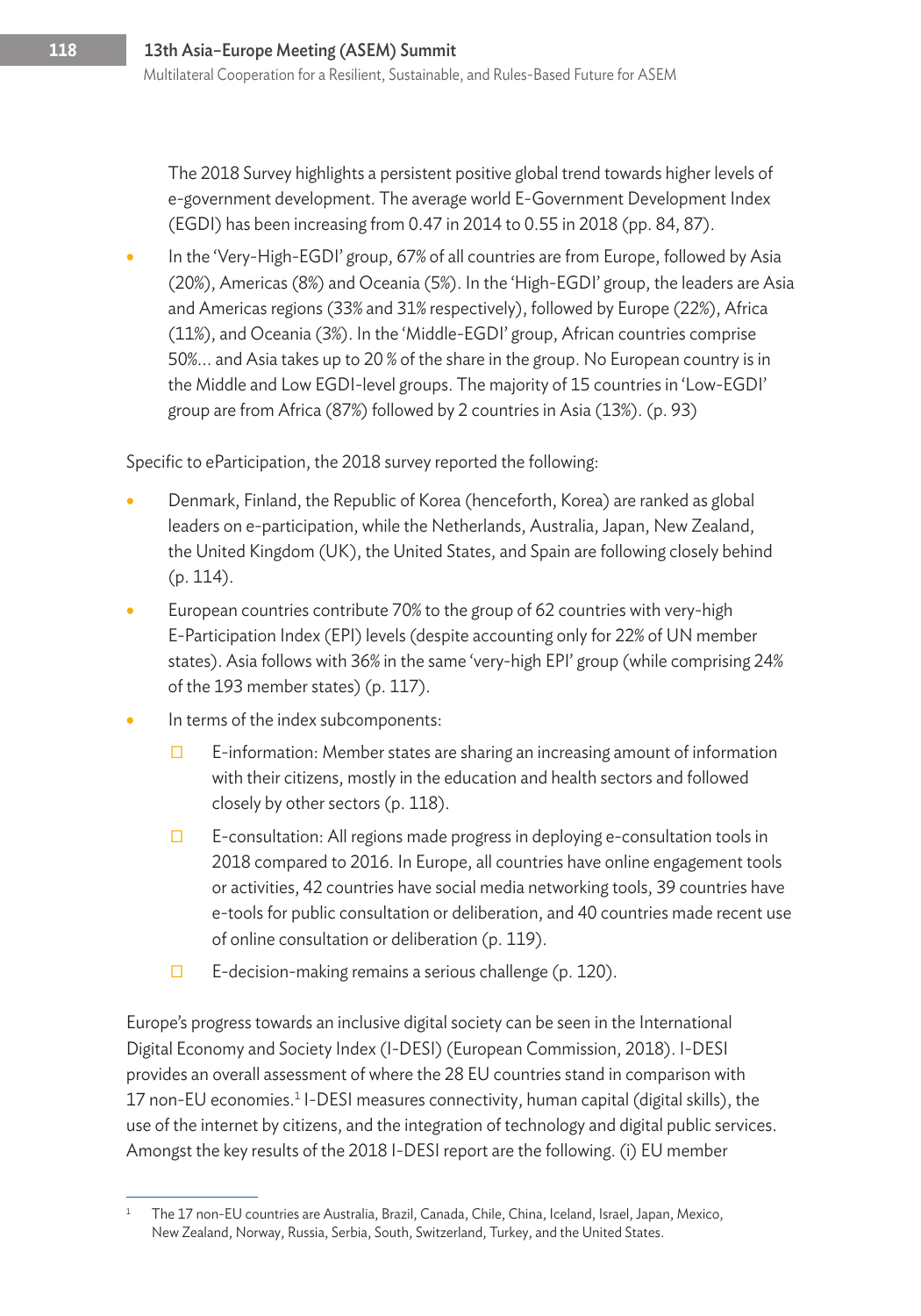states, on average, compare well with the non-EU countries, and the top EU countries are amongst the best performers globally: six EU Member States were amongst the top ten. (ii) Between 2013 and 2016, all EU member states made regular progress on the adoption and use of digital technologies. However, the EU as a whole has not managed to close the gap with the US, Korea, and Japan. Interestingly, and contrary the UN eGovernment Report, I-DESI states that e-government is the one dimension where EU member states performed on average below their 17 non-EU counterparts. Nine of the 17 non-EU countries, including Korea, the USA, and Japan) had higher scores in 2016 than the EU average.

According to the Asian Digital Transformation Index 2018, Asia is catching up with the West in building environments for technology-led change (Economist Intelligence Unit, 2018). The index measures digital infrastructure, human capital, and industry connectivity. The top 10 countries in the index are Singapore, Japan, Hong Kong, Korea, Taiwan, Malaysia, China, India, Thailand, and the Philippines.

The Association of Southeast Asian Nations (ASEAN) is also progressing towards the digital economy (Viet Nam News/Asia News Network, 2019). Southeast Asia's digital economy is projected to hit US\$200 billion by 2025. Bain & Company (2018) reveals that the proportion of the digital economy in ASEAN's gross domestic product is 7%, compared to 16% in China, 27% in the EU-5 (France, Germany, Italy, Spain, and the UK) and 35% in the United States. Many believe that ASEAN has the potential to enter the top digital economies in the world by 2025.

## Asia–Europe Meeting Cooperation on Three Issues

The challenge for policymakers and other stakeholders is how to work together using technology to create a more inclusive digital society.

While there is a wide range of digital inclusion issues that the Asia–Europe Meeting (ASEM) could cooperate on, this chapter proposes focusing on three areas: the future of work(ers), artificial intelligence in governance, and data protection and privacy.

## ASEM on the Future of Work(ers)

Marr (2019) suggests the following five ways work will change in the future:

1. Fluid gigs. Within an organisation, positions will be more fluid, and a strict organisational chart will likely be tossed in favour of more project-based teams.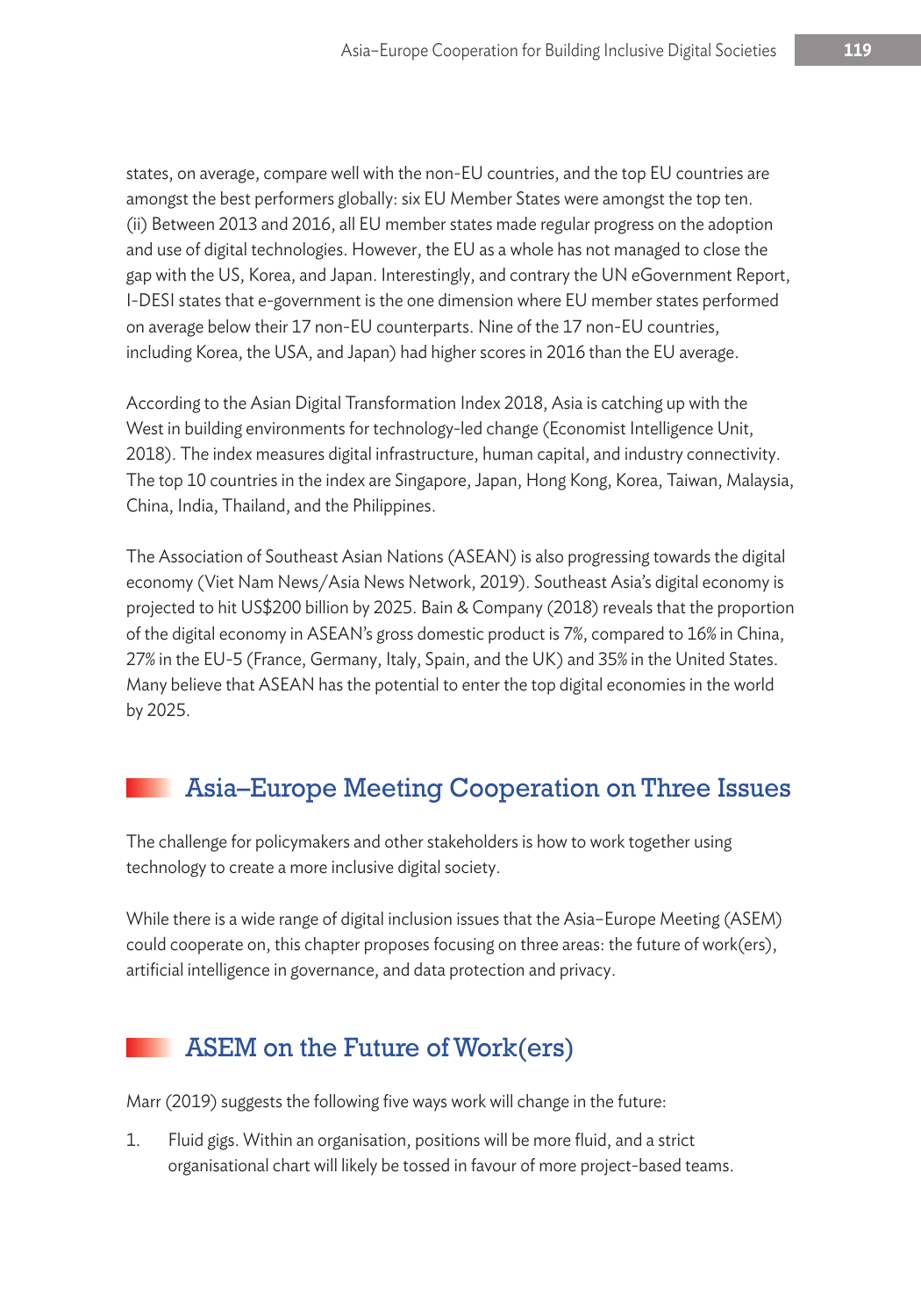- 2. Decentralised workforces. Thanks to mobile technology and readily available internet access, remote workers are already common. Employees will not need to be in the same location.
- 3. Motivation to work. People will need something more than a pay check for motivation to work. Many want to work for an organisation with a mission and purpose they believe in. They will also want different incentives, such as personal development opportunities, the latest technological gadgets to facilitate their work-from-anywhere ambitions, and more.
- 4. Lifelong learning. Not only will employees want to learn throughout their careers but they will also need to learn new skills. Technology will continue to evolve the role humans play in the workforce, so everyone will be required to adapt their skills throughout their working lives.
- 5. Technology will augment human jobs. Artificial intelligence algorithms and intelligent machines will be co-workers to humans. The human workforce will need to develop a level of comfort and acceptance for how man and machine can collaborate using the best that both bring to the workplace.

A *Business Insider* story, using employment projections and salary data from the US Bureau of Labor Statistics, identified the top 30 jobs in the US in the next decade (Kiersz and Hoff, 2019). Interestingly, the list is not dominated by 'knowledge workers'. Table 1 lists some of these jobs.

| Top 5 in Top 30 Jobs                | <b>Bottom 5 in Top 30 Jobs</b>                        |
|-------------------------------------|-------------------------------------------------------|
| 1. Registered nurses                | 26. Plumbers, pipefitters, and steamfitters           |
| 2. Applications software developers | 27. All other computer occupations                    |
| 3. General and operations managers  | 28. Licensed practical and licensed vocational nurses |
| 4. Financial managers               | 29. Computer user support specialists                 |
| 5. Management analysts              | 30. Information security analysts                     |

#### **Table 1:** Jobs of the Next Decade

Source: Kiersz and Madison (2020).

The future of work(ers) is being shaped by two powerful forces: (i) automation and artificial intelligence, and (ii) the emergence of the gig economy.

Many fear that automation and artificial intelligence (AI) will displace workers. Two Oxford economists, Carl Frey and Michael Osborne, predict that 40% of all jobs (mainly repetitive, low-skilled work) will be lost to computers and robots in the next 20 years (Seager, 2016).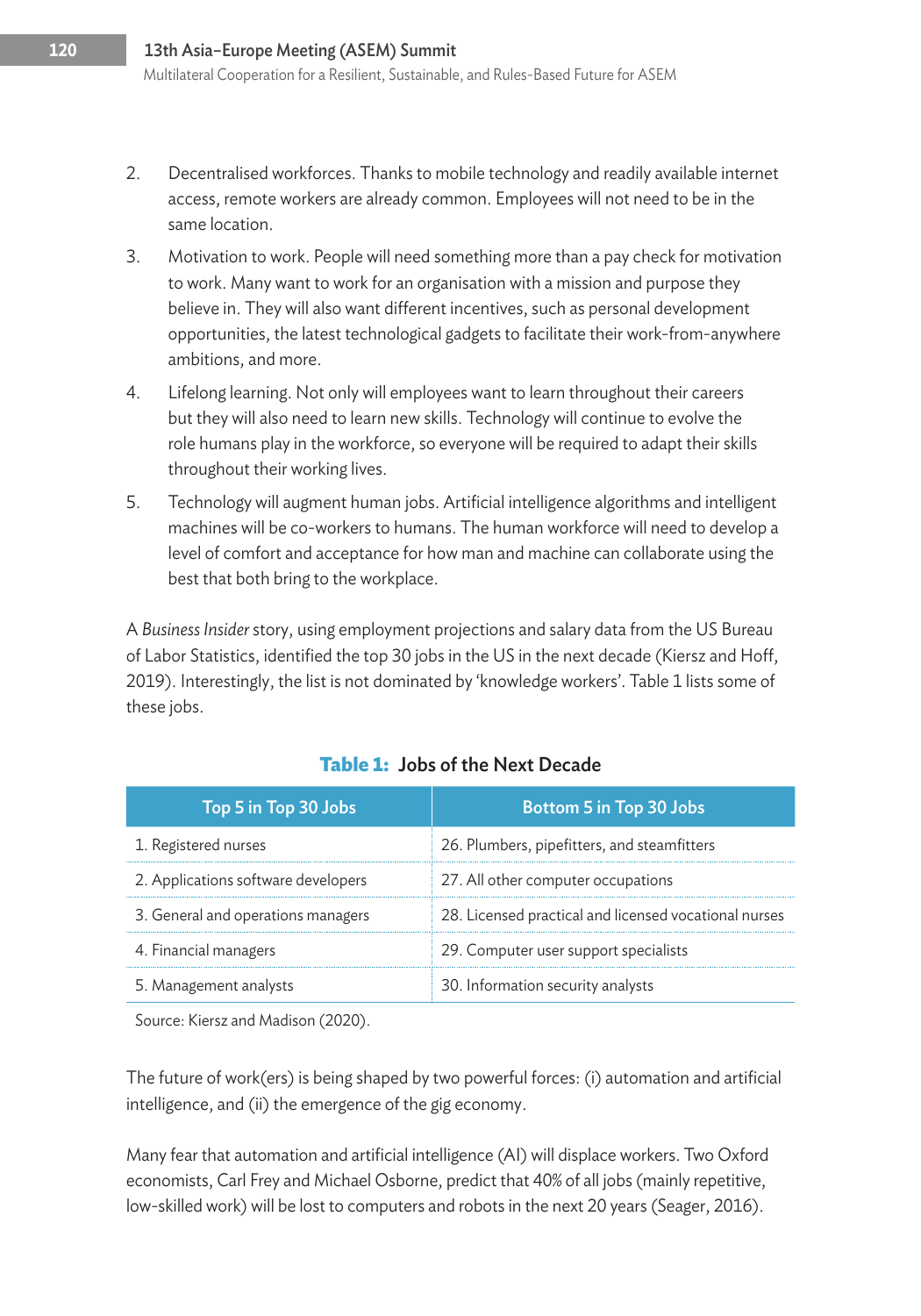The jobs that will stay are those that involve complex social interactions, creative/artistic jobs, those involving autonomous object manipulation (the ability to pick up and move around different sized objects) and those that require attentive, human qualities. The Ford Foundation (n.d.) suggests that even if jobs would be lost, digital technologies will create new industries and new jobs. There is the potential to help increase human productivity as well as job quality, and also create job opportunities for people with disabilities.

The Asian Development Bank's 2018 *Asian Development Outlook* suggests cautious optimism on technology and jobs (ADB, 2018). The outlook recognises that repetitive, manual jobs may be lost to robots. However, it also finds that new technologies can generate employment by spurring demand and productivity. Digital technology is also seen as creating new industries (e.g. 3D printing of prosthetics). The Organisation for Economic Co-operation and Development's *Employment Outlook 2019* (OECD, 2019: 13) notes that 'there will be further churning of jobs – with new, different jobs replacing those that are destroyed – and this will result in structural change and new skills needs'. The challenge 'is to manage successfully the transition towards new opportunities for workers, industries and regions'.

Meanwhile, the International Labour Organization's Global Commission on the Future of Work calls for 'a human-centred agenda for the future of work' (ILO, 2019). Their recommendations are as follows:

- Investing in people's capabilities
	- $\square$  Lifelong learning for all
	- $\square$  Supporting people through transitions
	- $\Box$  A transformative agenda for gender equality
	- $\square$  Strengthening social protection
- Investing in the institutions of work
	- $\square$  Establishing a universal labour guarantee
	- $\square$  Expanding time sovereignty
	- $\Box$  Reviving collective representation
	- Ƀ Technology for decent work
- Investing in decent and sustainable work
	- $\square$  Promoting investment in key areas for decent and sustainable work
	- $\square$  Reshaping business incentive structures to encourage long-term investments in the real economy and develop supplementary indicators of progress towards well-being, environmental sustainability, and equality.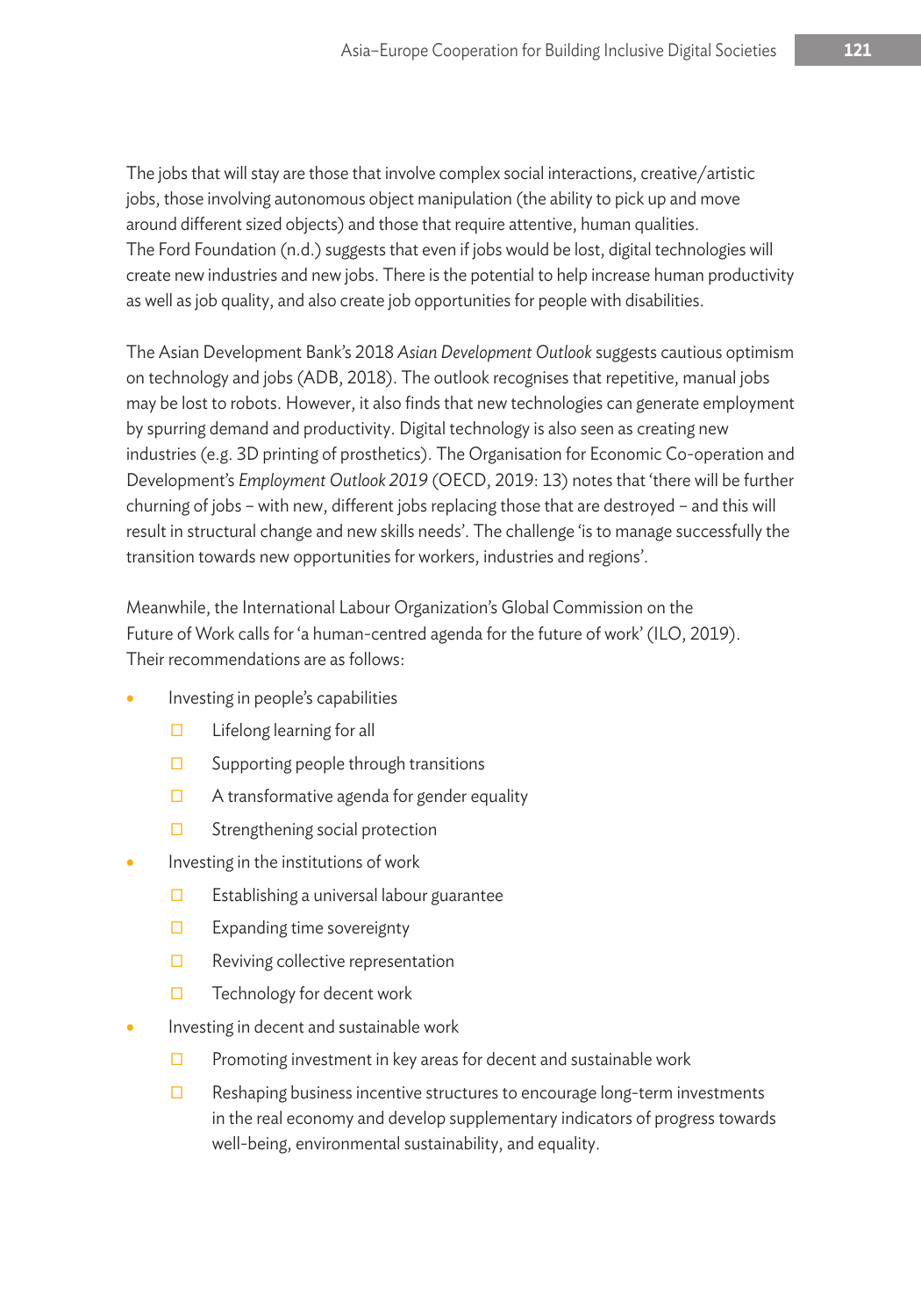Investing in people's capability should be the priority of governments for creating an inclusive digital society. But in doing so, it is important to remember that 'skills policies often fail to reach those adults who are more at risk from the changes that lie ahead' (OECD, 2019: 15). Disadvantaged workers usually fail to identify relevant learning activities and/or lack time or money to train.

A bigger issue is that 'the voices of workers themselves are largely absent from the debates, decisions, and discussions that will shape their future' (Kinder, 2019). This affects the quality and effectiveness of policy. If workers are not part of the discussions, policymakers risk proposing non-responsive solutions. In addition, it is not only good training programmes that matter. Adequately preparing the most vulnerable workers for the future of work requires addressing inequality, power imbalances, and market failures.

In order to create an inclusive digital society, ASEM cooperation on implementing a 'humancentred agenda for the future of work' is recommended.

The second issue that must be considered in addressing the future of work(ers) is the emergence of the 'gig economy'. The gig economy is 'a free market system in which temporary positions are common and organisations contract with independent workers for short-term engagements' (Rouse, n.d.). Another definition is that it refers to the increasing use of 'digital platforms that allow freelancers to connect with individuals or businesses for short-term services or asset-sharing' (Mastercard and Kaiser Associates, 2019: 2). Globally, the gig economy has generated \$204 billion in gross volume, with transportationbased services (e.g. ride-sharing) comprising 58% of this value in 2018 (Mastercard and Kaiser Associates, 2019: 2) Before the pandemic, global gig economy transactions were projected to grow by 17% compound annual growth rate (CAGR) with a gross volume of about \$455 billion by 2023. This projected growth will be a result of evolving societal attitudes around peer-to-peer sharing and increasing digitisation rates in developing countries.

Gig economy workers (also platform economy workers) are contingent workers, freelance contractors who are not part of the traditional workforce (employees). Their work is divided into tasks rather than jobs. Many of them work online for companies who are not in the same country as they are. The top-five sources of gig tasks are the US, the UK, Canada, Australia, and India (Chen and Djankov, 2018). The top-five suppliers of gig workers are India, Bangladesh, Pakistan, the US, and the Philippines.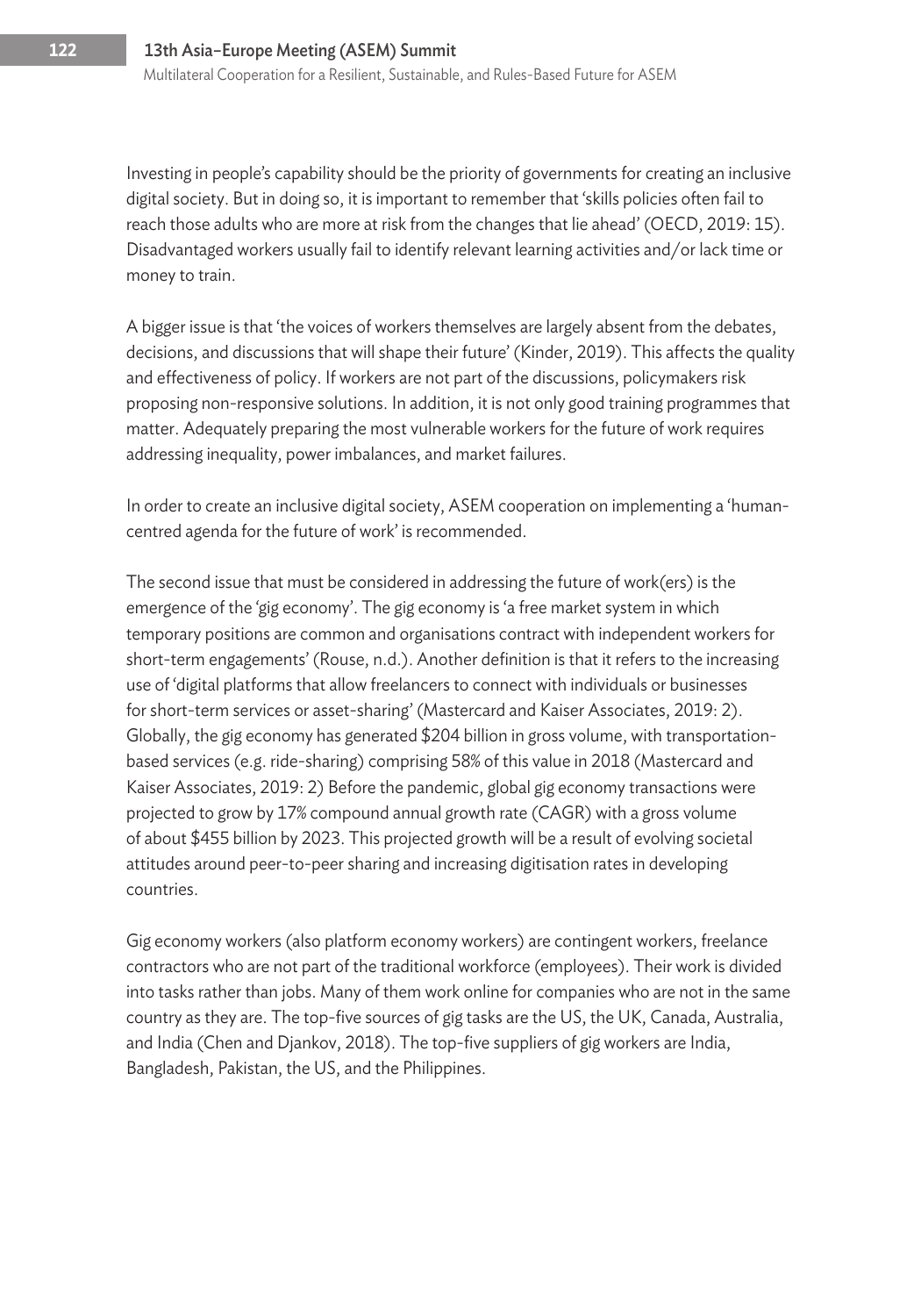The gig economy has different manifestations in Europe and Asia. Studies of the gig economy in 14 EU member states reveal the following:

- Gig work is the main occupation for about 2% of the working population.
- It is a significant source of income (i.e. at least 25% of the average salary of a full-time worker) for 6%.
- Around 8% do gig work at least once a month. (Dazzi, 2019: 72).

The incidence and frequency of gig work vary, with the highest peaks in the UK and the lowest in Finland, Slovakia, and Hungary. In the Asia–Pacific region, a 2018 report reveals that 84% of hiring managers outsource to freelancers (SIA, 2018).

Gig work is increasingly important in ASEAN. In 2018, almost 75 million Indonesians were classified as informal workers (including those with casual and part-time jobs) (Sim and Xinghui, 2020). PayPal's 2018 Global Freelancer Insights Report states that at least 2% of the Philippines' population are freelancers (Hasnan, 2019). They reportedly make up almost 20% of the global remote workforce (Diesel, 2019). Filipinos engage in online work because they are '(b)urdened by employment woes such as infrastructural immobility and low wages' and they prefer gig work because it affords them autonomy, spatial flexibility, and the possibility for higher earnings (Soriano and Panaligan, 2019). Gig work is also popular in Malaysia, Viet Nam, and Singapore. In Malaysia, 26% of workers are freelance (Jenkins, 2019). In Viet Nam, 56.9% of the working population is self-employed. In Singapore, 9.3% of all employed residents in 2018 were 'own account' workers, with 8 out of 10 of them doing it as their primary job (Phua, 2020).

The key challenges facing gig economy workers include poor pay, although not for all jobs; lack of job security, as jobs can be terminated by platforms at will; and no skills or career development, as career paths are mostly non-existent (Souter, 2019). Perhaps the most significant challenge is that they are excluded from traditional social protection systems, such as unemployment benefits, sick pay, and pensions.

Gig economy workers in Europe enjoy better protection and working conditions. The European Parliament passed rules that grant new rights for workers on atypical contracts and in non-standard jobs (European Parliament, 2019). These include measures to protect workers by ensuring more transparent and predictable working conditions, free mandatory training, limits on working hours and the length of probationary periods, and preventing employers from stopping a worker from taking up another job outside of working hours.

In Southeast Asia, 'the rules on the safety of workers and operating regulations are often ever-changing or insubstantial as is the case in countries such as Thailand, Malaysia, Indonesia, and Viet Nam' (TechCollective, 2019).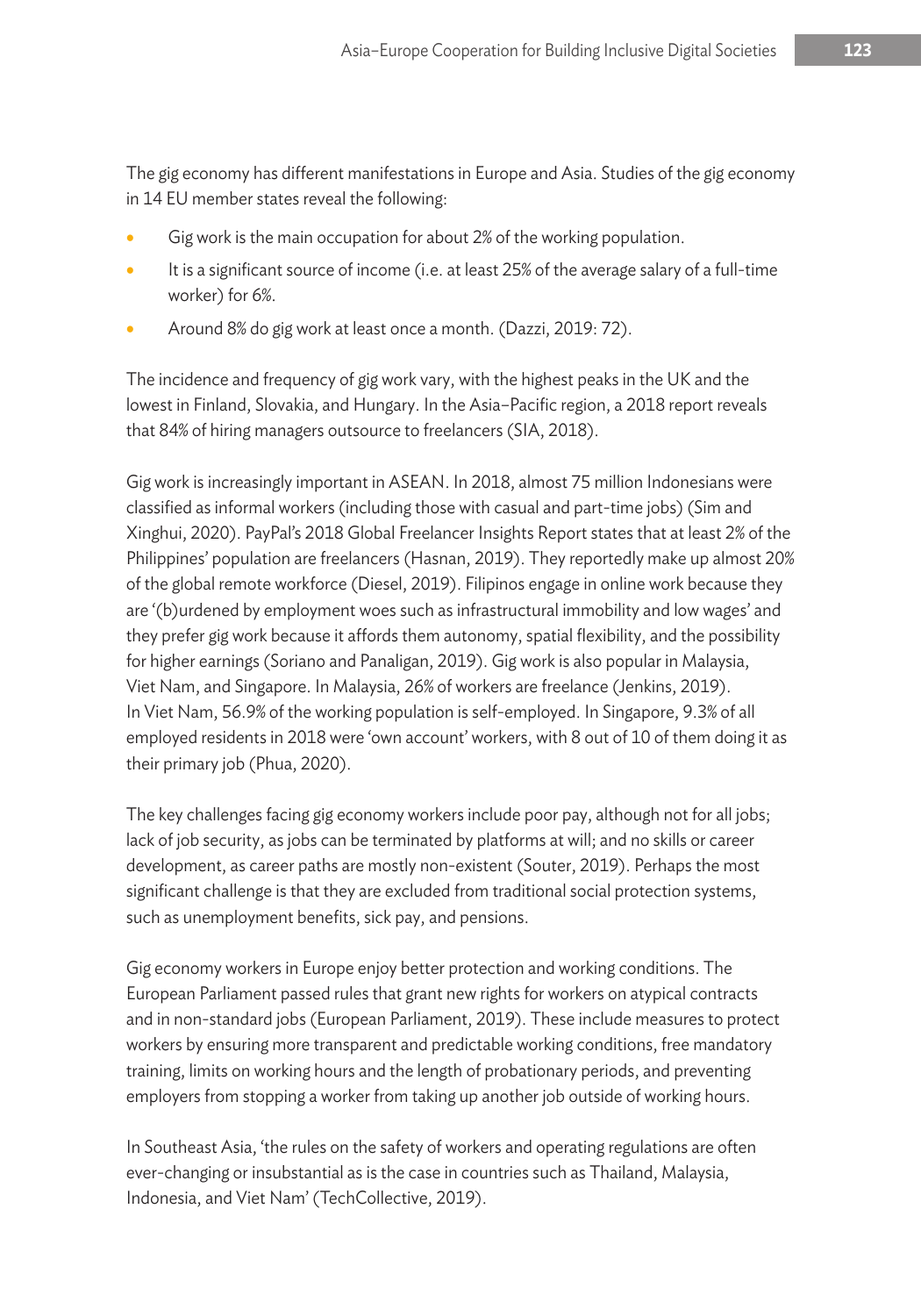These issues must be addressed and resolved if we are to have inclusive digital societies. In designing social protection for Asian gig workers, the following critical points should be acted upon:

- Closing the gap in population coverage and the adequacy of benefits. Coverage should be extended to Non-Standard Employment (NSE) workers, especially the self-employed and/or those working in the gig economy, who are often not covered by social protection schemes;
- Creating innovative policy and regulatory frameworks and ensure compliance. Policy innovations to enhance the coverage of social protection schemes for NSE workers are key to prepare social protection systems for future work, as will be regulatory frameworks that can adapt to cover NSE workers when they expand social insurance coverage and benefits.
- Designing sustainable financing mechanisms.
- Harnessing new technology to improve the delivery of social protection. New technology, including digital platforms and mobile services, can facilitate providing social protection to the different categories of NSE workers, whose key challenge is that they often have many different jobs, but are also occasionally unemployed. (Handayani, 2019)

A specific activity that ASEM could carry out for gig economy workers is to develop a voluntary (non-binding) code of rights that applies to both regions.

## ASEM on Artificial Intelligence in Governance

Asia and Europe should also cooperate in promoting the use of Artificial Intelligence (AI) in governance. AI is increasingly being used by governments to make the delivery of public services, and their internal operations more effective and efficient, which could lead to improved citizens' experiences.

Amongst the citizen services that AI can enhance are:

- Public safety includes predictive policing, border controls, and anti-terrorism systems;
- Public health particularly in disease diagnosis, epidemic outbreak prediction, and precision healthcare;
- Social protection predictive risk scoring tools to help social workers determine at-risk children and for the processing of claims;
- Environment sustainability analysing satellite data to forecast global solar radiation in order to combat global warming; and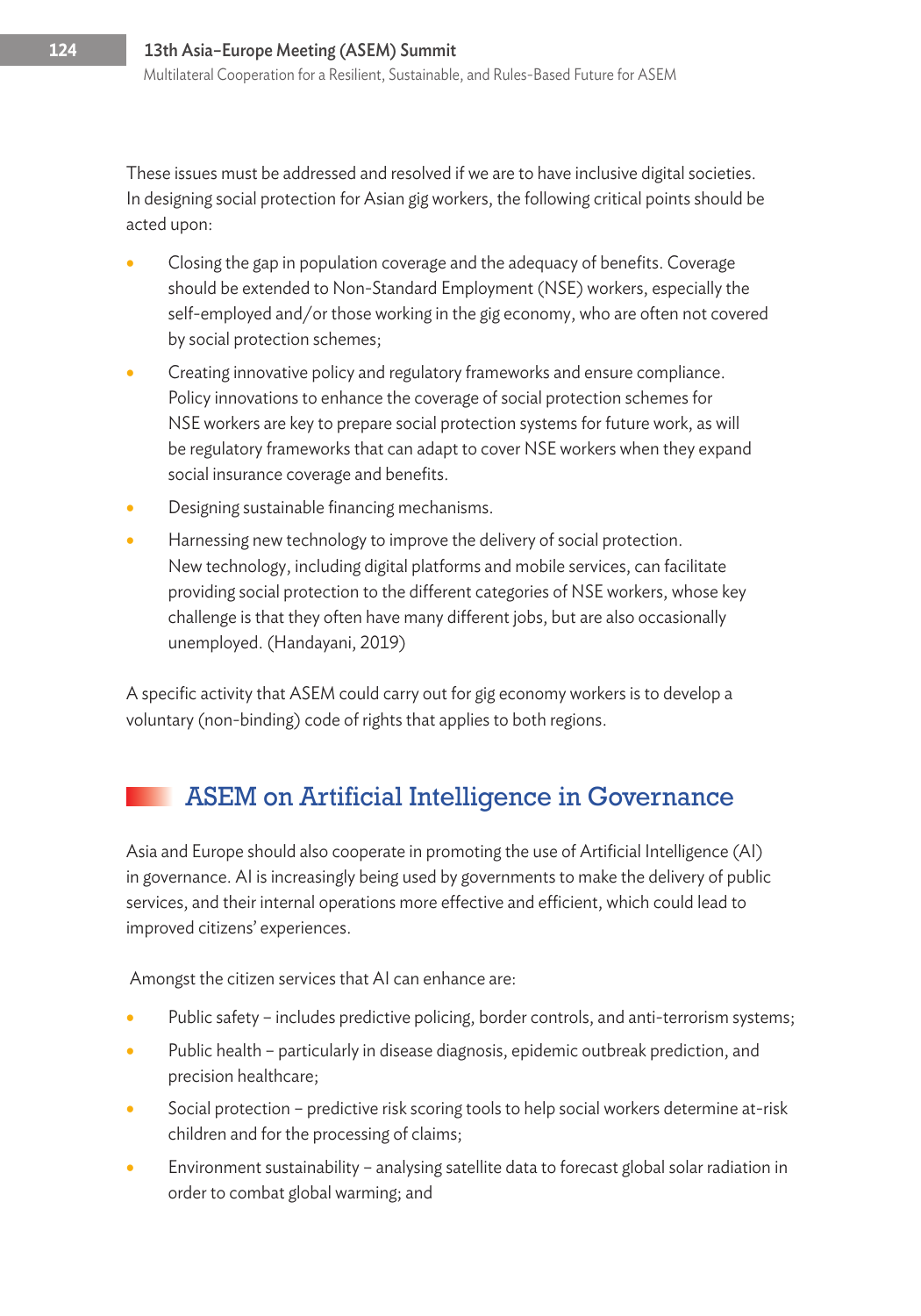• Transport – managing traffic by implementing smarter traffic-light algorithms and real-time tracking for controlling higher and lower traffic patterns effectively. (Sharma, Yadav, and Chopra, 2020)

AI can also enhance governments' internal operations. It can simplify and speed up internal processes, increase productivity and reduce costs, and allow for better allocation of resources (Gov CIO, 2019). AI can also detect fraud in health insurance claims and improve the collection and processing of taxes.

AI also improves decision-making and makes possible automated decision-making – the process of deciding using algorithms without any human involvement (ICO, n.d.). Learning from historical data and seeking patterns in current data can help to make faster and better decisions on a massive scale. Automated decisions range from sorting résumés for job applications to estimating a person's risk of committing crimes to allocating social services.

If used properly, AI can enable more inclusive governance. It can be used by governments to reach out to marginalised groups and to improve relationships with them.

Already, AI is already being deployed by governments the world over. The 2019 Government AI Readiness Index reported that the national governments that are best able to take advantage of AI are those with strong economies, good governance, and innovative private sectors (Oxford Insights, 2019). Two Asian governments (Singapore and Japan) and six European governments (UK, Germany, Finland, Sweden, France, and Denmark) are amongst the top 10 in the index. European governments' use of AI ranges from Italy's RiskER (an automated system used to 'predict' the risk of hospitalisation in the Emilia-Romagna region by analysing over 500 demographic and health variables) to Denmark's automated process to decide on student stipends for higher education (Algorithm Watch, 2019). However, the two most deployed applications are AI for policing and social services.

While not as advanced as a region, Asia is seen as a 'credible frontrunner in AI globally' that 'could take the leadership position in the next decade' (MIT Technology Review, 2018).

Public support for government use of AI is also high in Asia. According to a 2018 survey of more than 14,000 internet users in over two dozen countries worldwide (Consultancy.asia, 2019):

[N]ations in Asia are broadly the most supportive of AI in governance, with India, China, and Indonesia having the top three most supportive citizens, followed by Saudi Arabia and UAE. All of Singapore, Korea, Japan, Malaysia and Hong Kong hold relatively positive views, while Switzerland, Estonia, and Austria were among those least receptive.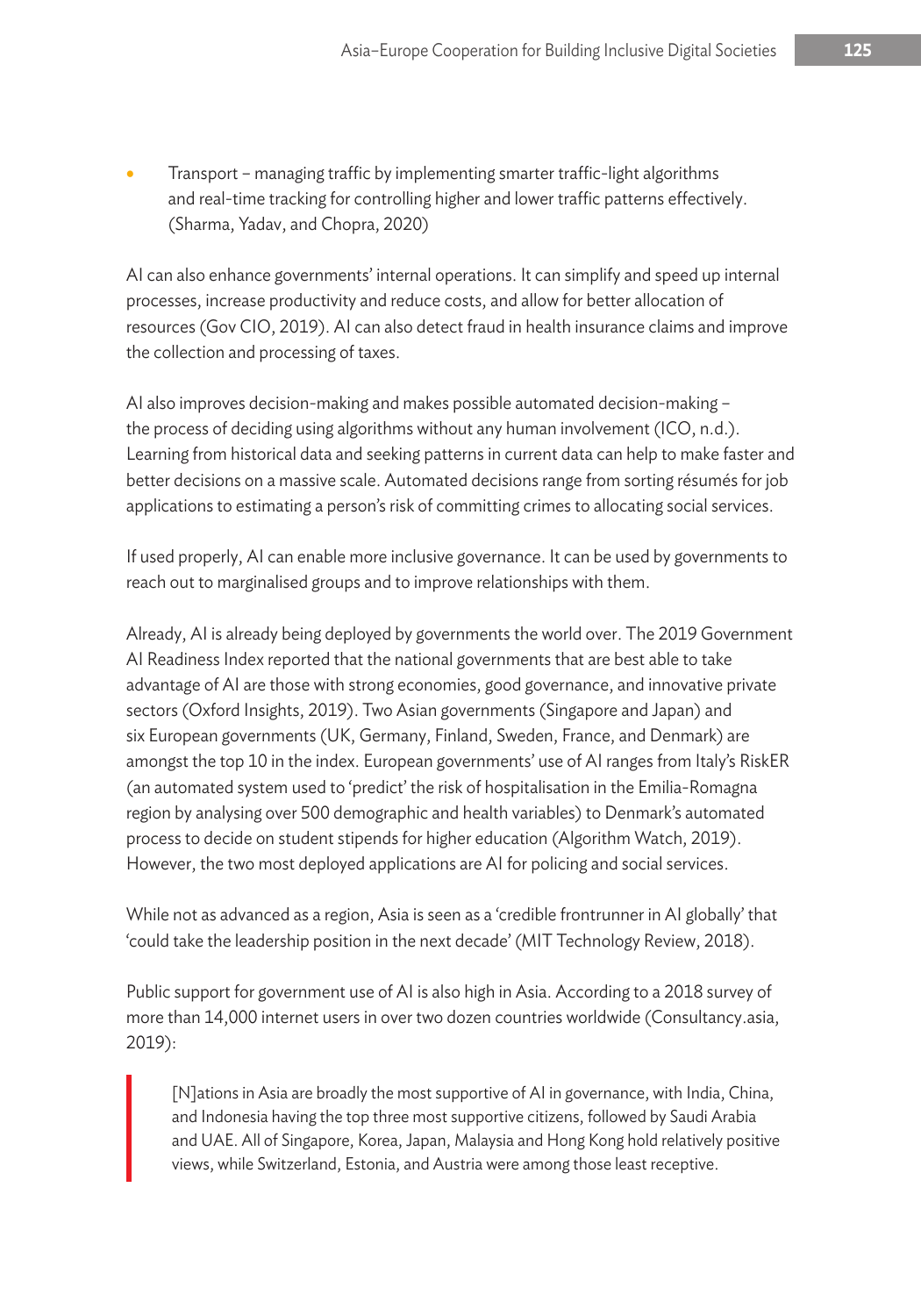#### **Table 2:** Artificial Intelligence in Policing and Social Services in Select European Countries

|                    | <b>Policing</b>                                                                                                                                                                                                                                                                       | <b>Social Services</b>                                                                                                                                                                                                                                                                                                      |
|--------------------|---------------------------------------------------------------------------------------------------------------------------------------------------------------------------------------------------------------------------------------------------------------------------------------|-----------------------------------------------------------------------------------------------------------------------------------------------------------------------------------------------------------------------------------------------------------------------------------------------------------------------------|
| Denmark            | Artificial intelligence (AI) is used to<br>handle and make searchable different<br>data sources, including document and<br>case handling systems, investigation<br>support systems, and forensic and<br>mobile forensic systems.                                                      | Gladsaxe, a tracing model for children<br>in vulnerable circumstances. It uses a<br>points-based system to trace children<br>with special needs from a very early<br>stage, with parameters such as mental<br>illness, unemployment, missing a<br>doctor or dentist appointment, and<br>divorce.                            |
| Finland            |                                                                                                                                                                                                                                                                                       | Al is used to analyse the anonymised<br>health care and social care data of<br>Espoo City's population and client data<br>of early childhood education to screen<br>service paths by grouping together<br>risk factors that could lead to the need<br>for child welfare services or child and<br>youth psychiatry services. |
| <b>Netherlands</b> | Criminaliteits Anticipatie Systeem<br>(Crime Anticipation System) predicts<br>where and when crimes will take<br>place by analysing a wide variety of<br>data. The likelihood of these crimes<br>occurring is indicated in a heat map.                                                |                                                                                                                                                                                                                                                                                                                             |
| United Kingdom     | A facial recognition system used by<br>the police takes images from CCTV<br>cameras to see if these appear on<br>databases of individuals of interest to<br>the police. When the system detects<br>a match, police may apprehend<br>the person for questioning, search,<br>or arrest. | Town halls in England have started<br>using automated decision-making<br>systems to help determine how much<br>money should be spent on each<br>person, depending on their needs.                                                                                                                                           |
| Sweden             |                                                                                                                                                                                                                                                                                       | Since 2017, the town of Trelleborg<br>has automated parts of its<br>decision-making on social benefits.<br>New applications are automatically<br>checked and cross-checked with<br>other related databases (e.g. the tax<br>agency and unit for housing support).<br>A decision is automatically issued by<br>the system.   |

Source: AlgorithWatch (2019).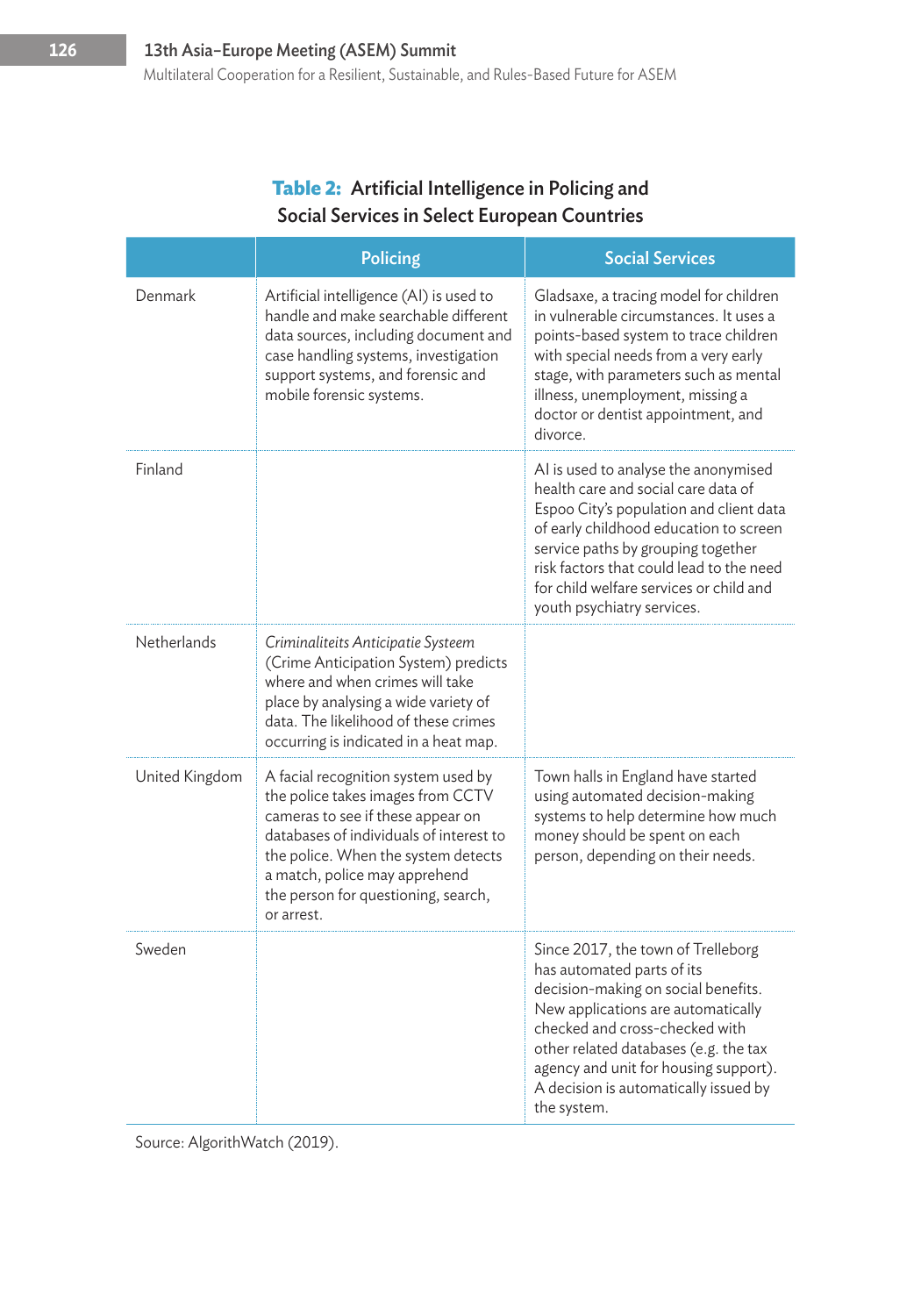Korea deployed AI in its successful effort to contain COVID-19 (ITU News, 2020). AI was used to develop a coronavirus testing kit in less than three weeks (instead of the usual two to three months). It was also used to improve diagnosis. AI was also used in China to fight COVID-19. Twenty AI systems were used in hundreds of hospitals in China to help diagnose thousands of cases (Wang, 2020). An example is Alibaba's AI system for diagnosing COVID-19 in CT scans of patients' chests with 96% accuracy in less than a minute (Greene, 2020). Wang (2020) reports that this technology was used in more than 160 hospitals in China to help them diagnose 340,000 cases.

Perhaps the most-watched AI initiative in Asia is China's (national) social credit system. Its main purpose is 'to monitor and assess each group's trustworthiness, particularly as it relates to following laws and other rules' (Koty, 2019). As envisioned, there will be one social credit system for citizens, one for businesses and other organisations, and one for government officials. For citizen rankings, the system will collect, aggregate, and analyse data from online payment providers and scores given by neighbourhoods or companies. Businesses will be assessed on regulatory and compliance criteria, including paying taxes on time, holding requisite licenses, meeting product quality standards, and fulfilling environmental protection requirements. Government officials will be assessed on criteria such as the extent to which they carry out orders from the central government.

The use of AI by governments is not unproblematic. Scholars argue that algorithms are shaped by interests, power, and resistance (Katzenbach and Ulbricht, 2019). AI is not neutral – it contributes to re-organising and shifting social interactions and structures. The two main issues in using AI in government are algorithmic bias and the absence of policy and legal frameworks (Snow, 2019).

Algorithmic bias can undermine the use of AI in good governance. An algorithm is 'a set of instructions for how a computer should accomplish a particular task' (Caplan et al., 2019). The advantage of relying on algorithms for problem solving and decision making is that they 'are able to process a far greater range of inputs and variables to make decisions, and can do so with speed and reliability that far exceed human capabilities' (Kirkpatrick, 2016). Algorithmic bias occurs when human prejudice and partiality are incorporated in the design. Consequently, discrimination is embedded into the model. As noted by Knight (2017): 'If the bias lurking inside the algorithms ... goes unrecognized and unchecked, it could have serious negative consequences, especially for poorer communities and minorities'.

Algorithm bias can lead to two types of harm, allocative harm and representational harm. Allocative harm occurs when the algorithm apportions or withholds certain opportunities or resources based on prejudiced assumptions. An example is a bank loan risk assessment algorithm that systematically denies loan applications to women. Representational harm can 'occur when systems reinforce the subordination of some groups along the lines of identity' (Machines Gone Wrong, n.d.). In this instance, technology reinforces stereotypes.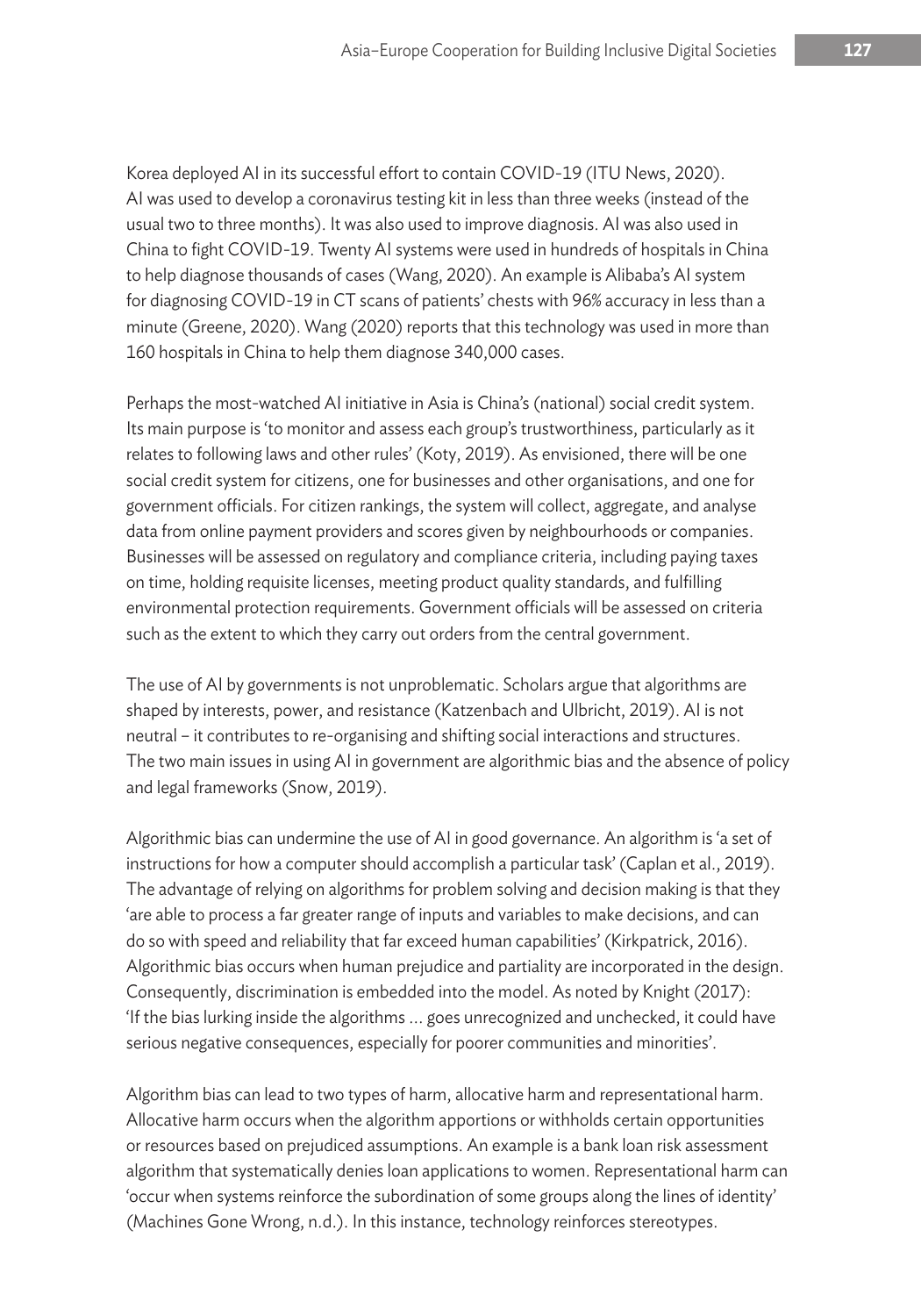A solution to algorithmic bias is algorithmic accountability, 'the process of assigning responsibility for harm when algorithmic decision-making results in discriminatory and inequitable outcomes' (Caplan et al., 2019: 4). There are three levels of algorithmic accountability:

- Transparency with respect to data and algorithms;
- Qualified transparency, where independent inspectors evaluate the algorithm; and
- Ethical and social responsibility for the discriminatory impacts of algorithms. (Dickey, 2017)

The concerns regarding algorithmic bias and algorithmic accountability have given rise to an initiative called 'Fairness, Accountability and Transparency in Machine Learning'. In 2016, a group of computer scientists, developers, and researchers released five guiding principles for accountable algorithms (World Wide Web Foundation, 2017). The principles aim to help developers design and implement algorithmic systems in publicly accountable ways. The five principles are:

- Fairness ensure that algorithmic decisions do not create discriminatory or unjust impacts when comparing across different demographics.
- Explainability ensure that algorithmic decisions as well as any data driving those decisions can be explained to end users and other stakeholders in non-technical terms.
- Auditability enable interested third parties to probe, understand, and review the behaviour of the algorithm through the disclosure of information that enables monitoring, checking, or criticism, including through the provision of detailed documentation, technically-suitable application programming interfaces and permissive terms of use.
- Responsibility make available externally visible avenues of redress for adverse individual or societal effects of an algorithmic decision system, and designate an internal role for the person who is responsible for the timely remedy of such issues.
- Accuracy identify, log, and articulate sources of error and uncertainty throughout the algorithm and its data sources so that expected and worst-case implications can be understood and inform mitigation procedures. (World Wide Web Foundation, 2017: 11)

The European Union is developing new rules and regulations on AI (Walch, 2020). For instance, the European Commission White Paper on Artificial Intelligence proposes the following:

Pursue a uniform approach to AI across the EU in order to avoid divergent member state requirements forming barriers to the single market.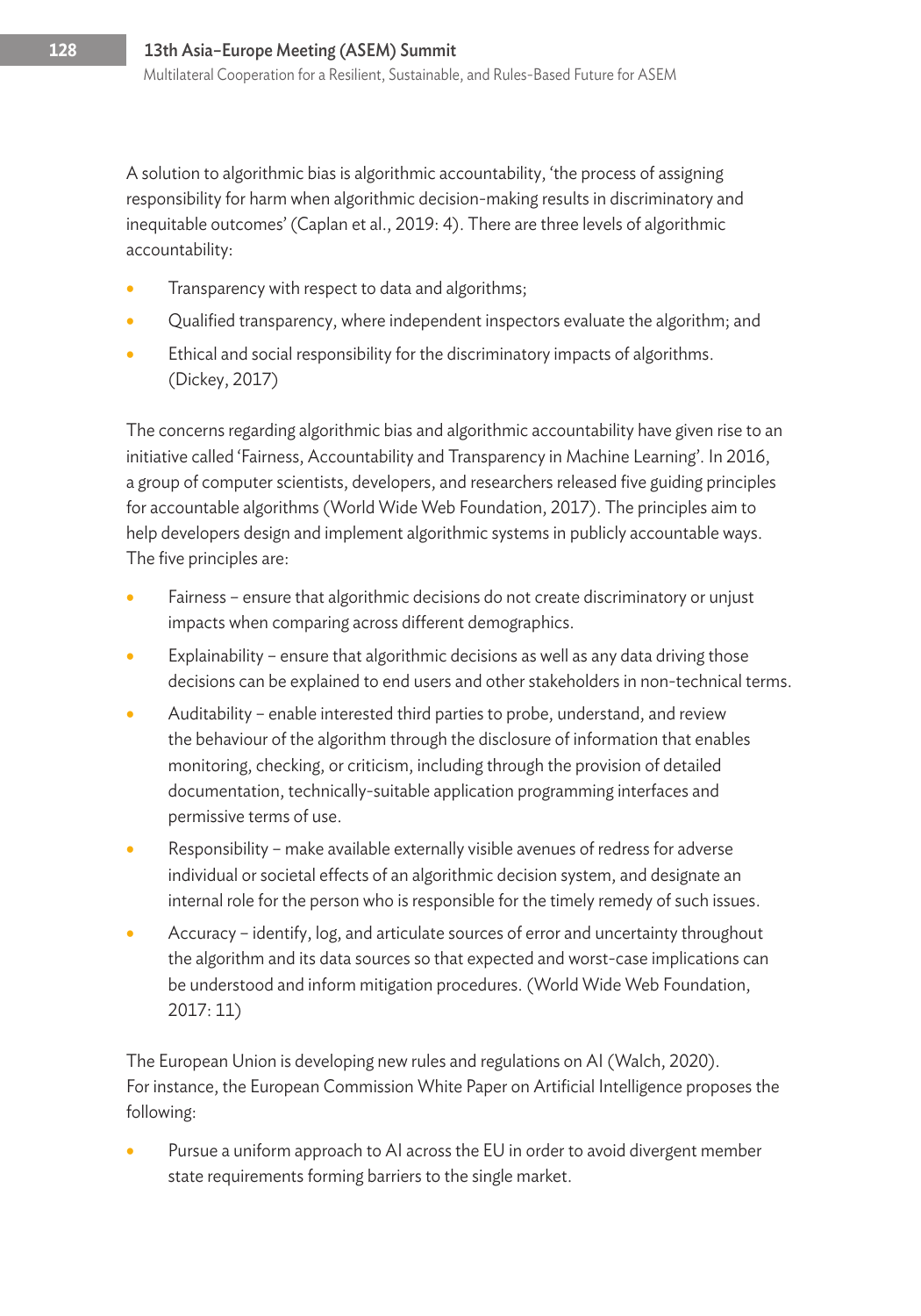- Take a risk-based, sector-specific approach to regulating AI.
- Identify in advance high-risk sectors and applications, including facial recognition software.
- Impose new regulatory requirements and prior assessments to ensure that high-risk AI systems conform to requirements for safety, fairness, and data protection before they are released onto the market.
- Use access to the huge European market as a lever to spread the EU's approach to AI regulation across the globe. (MacCarthy and Propp, 2020)

At the national level, France has laws that deal with algorithm transparency and automated decision making (AlgorithmWatch, 2019: 68–69). The *Conseil d'Etat*, France's supreme court for administrative matters, in June 2018, 'ruled that a decision based solely on an algorithmic system could only be legal if the algorithm and its inner workings could be explained entirely to the person affected by the decision' (AlgorithmWatch, 2019: 69).

ASEM could work towards a harmonised AI governance and legal framework for Asia and Europe. This could include the following:

- Increasing algorithmic literacy in order to increase the ability of citizens, organisations, and government officials in understanding how AI systems work so that they can demand AI accountability.
- Creating mechanisms and processes to involve all stakeholders in the formulation and implementation of rules regarding public sector use of AI.
- Evolve a framework where the rights and legal protection of citizens, businesses, and other stakeholders are promoted. (European Parliamentary Research Service, 2019: 69–75)

## ASEM on Data Protection and Privacy

The global pandemic has reignited the debate on data protection and privacy.

Some suggest that the success of some Asian countries in using digital technology to control the spread of the coronavirus has convinced many that 'less data privacy, not more, may be what's best for public health' (Meyer, 2020).

An alternative view is exemplified by the joint statement of the Chair of the Committee of Convention 108 and the Data Protection Commissioner of the Council of Europe: 'States have to address the threat resulting from the COVID-19 pandemic in respect of democracy, rule of law and human rights, including the rights to privacy and data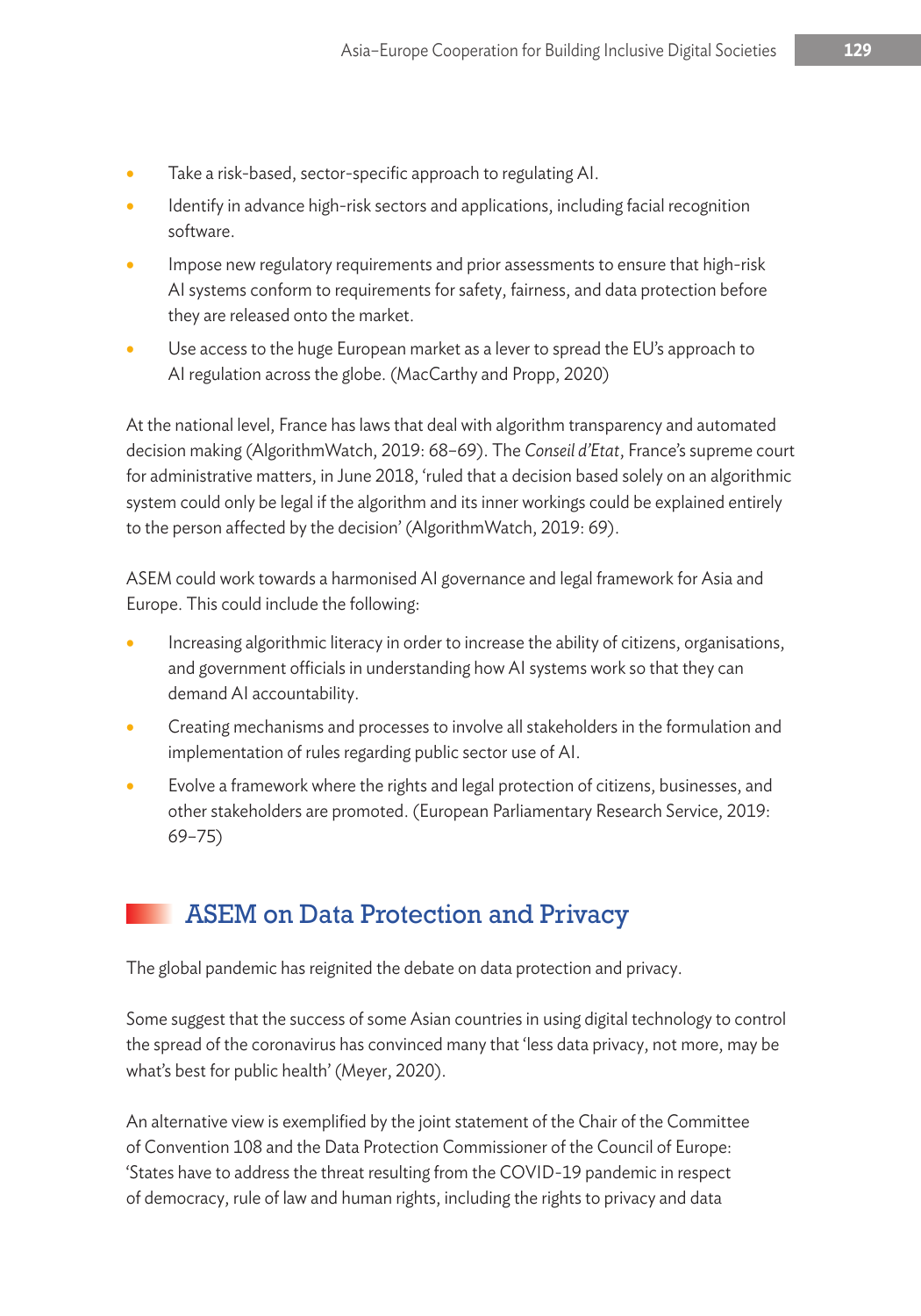protection' (Pierucci and Walters, 2020). The Philippines' National Privacy Commission has issued a resolution along the same vein: 'even in times of calamity or a state of public health emergency, rules on patient privacy, the confidentiality of health records, medical ethics, and data subjects' rights remain in effect and upholding them equate to protecting lives' (National Privacy Commission, 2020).

There are fears that the privacy-eroding technologies being used in the fight against the virus may outlive it. As noted by Harrari (2020):

If we are not careful, the epidemic might nevertheless mark an important watershed in the history of surveillance. Not only because it might normalize the deployment of mass surveillance tools in countries that have so far rejected them, but even more so because it signifies a dramatic transition from 'over the skin' to 'under the skin' surveillance.

Harrari is referring to surveillance through data trails – monitoring via information generated by users when they use ICT. Where before surveillance meant 'close observation of suspected persons', today's technology allows for the surveillance of 'contexts (geographical places, spaces, particular time periods, networks, systems and categories of person)' (Marx, 2002: 10). Privacy is 'strongly linked to the materiality and socio-technology of its environment' (Matzner and Ochs, 2019). Legislation on data privacy (the right of an individual to have some control over how his/her personal information is collected and used) and data protection (the mechanism to prevent unauthorised use and access of personal data) emerged in the 1960s as a result of the increasing use of computers (Solove, 2006). Thus, it is only to be expected that the extensive use of digital technologies during the pandemic would trigger data protection and privacy concerns.

The Internet has become an important lifeline during the pandemic. It has enabled more people to work from home. However, this new work arrangement has also increased the possibility of 'the largest cyberattack in HISTORY (emphasis in the original)' (McBridev, 2020). It has also been observed that the pandemic is deepening users' immersion in social media (Fischer, 2020). This means more information about users is being generated and harvested by social media firms.

Governments are using digital technology that compromises privacy in fighting the corona virus. In China, various cities and provinces have used coloured QR codes that are downloaded on mobile phones to track people's movements and determine their health status (AFP–JIJI, 2020). Red, yellow, and green determine whether a person can enter a restaurant or board a train, for example. Russia uses CCTV cameras with facial recognition technology to enforce quarantine restrictions (Reevell, 2020). It is reported that the system can complete a search in under 10 seconds and can identify people who are wearing face masks (through their eye line). The Korean government has a system that tracks the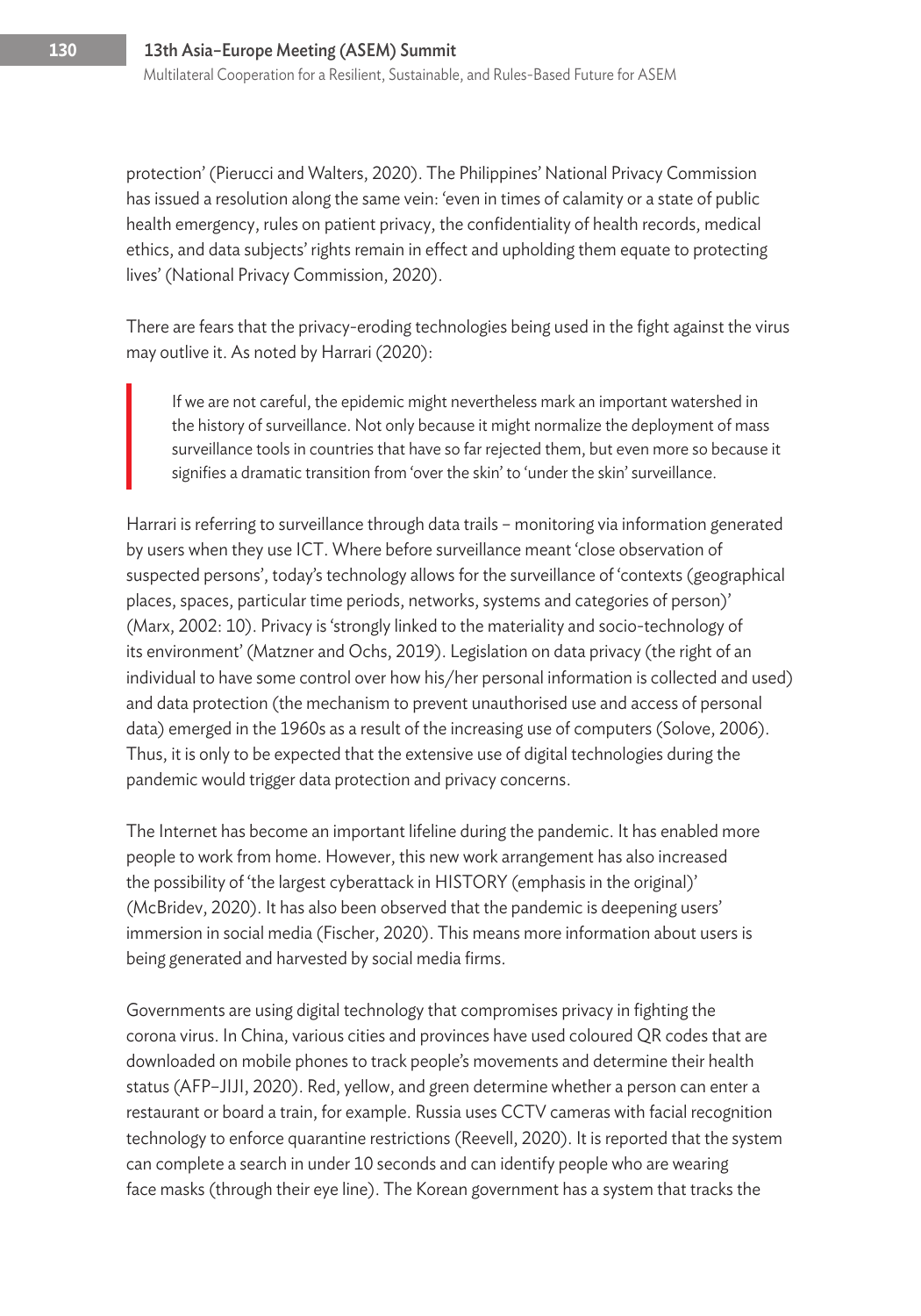movement of an individual through credit card transactions, smartphone location data, and CCTV video (Louis, 2020). Korean health authorities issue an alert when a person tests positive. The alert includes a detailed history of an infected person's movements, and community members can use this to determine if they have come into contact with that person. While the infected person's name is not made public, the information released is specific enough that in some instances it has been easy to identify the infected person with infection – so much so that in March, the BBC reported that in Korea 'there is as much fear of social stigma (associated with testing positive) as of illness' (Kim, 2020).

Of course, not all digital tracking systems compromise privacy. Singapore's Trace-Together contact tracing app is an example of a privacy-protecting contact tracing app (HealthHub, n.d.). It works by exchanging Bluetooth signals amongst mobile phones that are in close proximity. Records of these encounters are stored in users' phones and are not sent to government authorities. The Pan-European Privacy-Preserving Proximity Tracing (PEPP-PT), as its name suggests, was developed by European scientists to track the spread of COVID-19 without derogating privacy (ERCIM, 2020). PEPP-PT is compliant with the EU's General Data Protection Regulation (GDPR) and interoperable across the EU. Another European initiative, Decentralized Privacy-Preserving Proximity Tracing, aims 'to provide maximum security and privacy for the end users' (Ruef, 2020).

During the pandemic, mobile phones were used as an 'electronic fence' to detect quarantine violators. Companies can use software to monitor employees working from home and students can be surveilled through exam monitoring software. Mark Surman, an executive director of Mozilla observed:

People are coming out with opportunistic, unregulated Band-aids (that) ... aren't going to fall under the oversight of government. If a market emerges for those, we may end up with a creeping low-level increase of surveillance that we need to find a way to keep tabs on and rope in. (Ng, 2020)

Even those worried about the privacy threats of digital surveillance during emergencies are not suggesting that these should not be used by governments. They recognise that public policy in health emergencies should balance health, privacy, and economic concerns. They recommend that to strike the right balance, decision makers should consider the following:

- Surveillance measures must be strictly proportionate, fully transparent, and reversible.
- **•** Efficiency should not be the only consideration when using surveillance systems.
- Surveillance technology that enables a high level of social control may be applied unevenly, in a discriminatory manner, and for purposes completely unrelated to containing the virus. (Ghosh, Abecassis, Loveridge, 2020)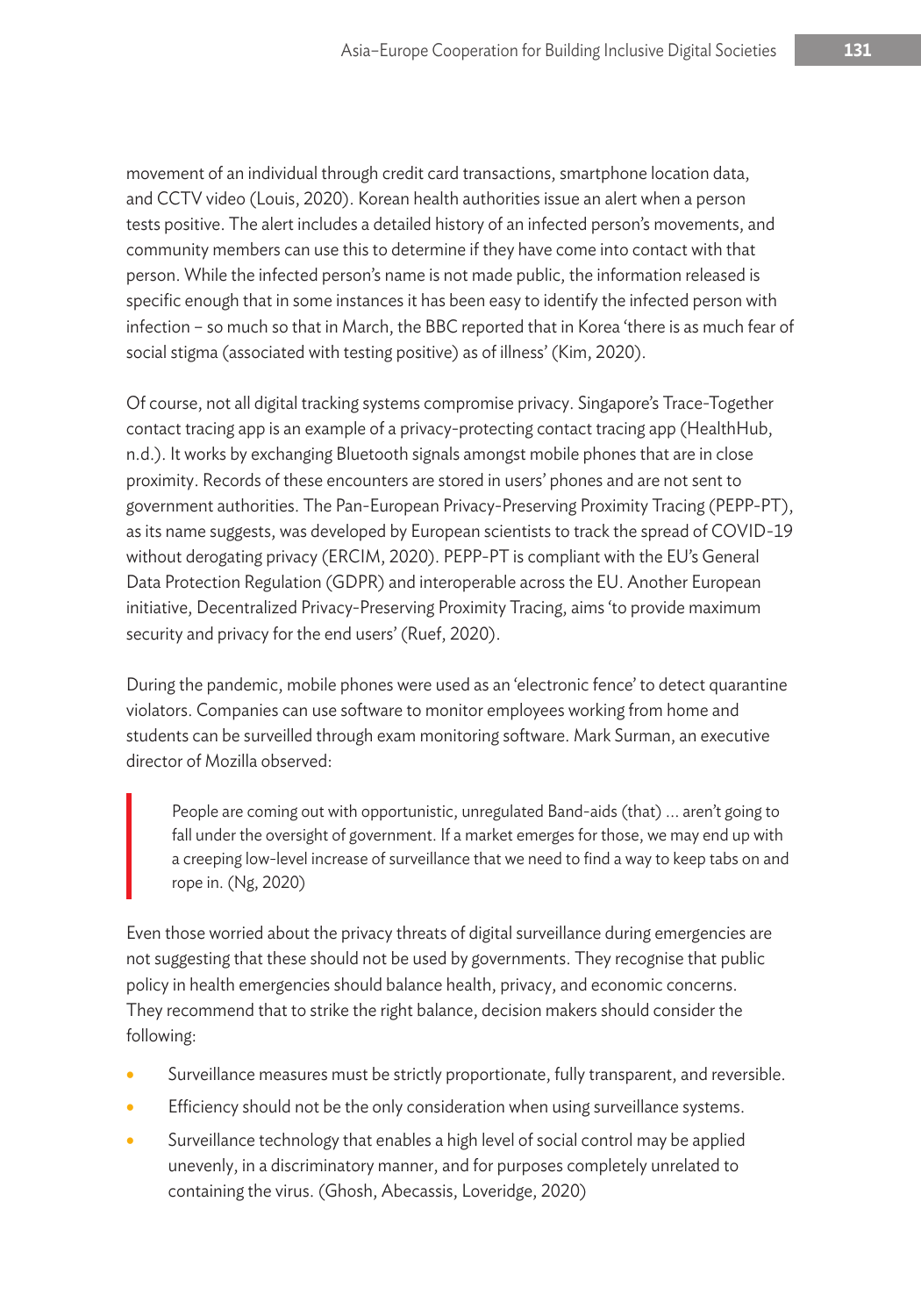Another recommended action is for countries to create a legal framework for digital rights to prevent the erosion of privacy in a pandemic. Proponents believe that legislating digital rights is important in ensuring that inroads against privacy during an emergency are minimised and are reversible.

Moving forward, codified digital rights should be a feature of post-pandemic, inclusive digital societies in Asia and Europe. In the post-pandemic world, the march of surveillance capitalism – commodifying personal data for profit-making – will not slow down. In fact, the expected increase in the use of social media and electronic marketplaces will generate even more data – data that reveal more about the users of these platforms and that can be harvested and processed by platform owners for profit-making. This means that intergovernmental initiatives on data protection and privacy should also continue, if not intensify.

A good foundation has already been laid in the EU's GDPR, the 'gold standard' for data privacy protection. But the GDPR poses challenges for governments and corporations in Asia. Countries approach 'privacy', 'security', 'data protection' and even 'rights' in different ways (Consumers International, n.d.). Furthermore, GDPR requires a significantly higher level of compliance activity compared with existing privacy requirements in developing Asia. For corporations, particularly those operating in jurisdictions without privacy laws, meeting GDPR requirements will not be easy (Shatter and Lam, 2019). Some of them will need to rethink their business models based on broad consent to collecting a wide range of personal data. Even corporations operating in jurisdictions with data privacy laws may still need to update their data practices to be rated as 'adequate' by the EU for data transfer purposes. Keeping data for longer than required may be costly and complex to implement for many Asian companies. Another key challenge, particularly for micro, small, and medium enterprises is keeping personal data secure. To facilitate more business between the two regions, ASEM could develop a programme to help Asian businesses to comply with the GDPR.

ASEAN's initiative on Data Protection and Privacy is a positive development in creating an environment that protects and promote data protection and privacy. The foundational documents of this initiative are the ASEAN Framework On Personal Data Protection (November 2016) and the Framework on Digital Data Governance (December 2018). The ASEAN Framework On on Personal Data Protection aims to ''strengthen the protection of personal data in ASEAN and to facilitate cooperation amongst the Participants, with a view to contributee to the promotion and growth of regional and global trade and the flow of information'' (ASEAN TELMINelMin, 2016). It sets out the following Personal Data Protection Principles: (i) consent, notification, and purpose; (ii) accuracy of personal data; (iii) security safeguards; (iv) transfer to another country or territory; (v) retention; (vi) accountability; and (vii) access and correction.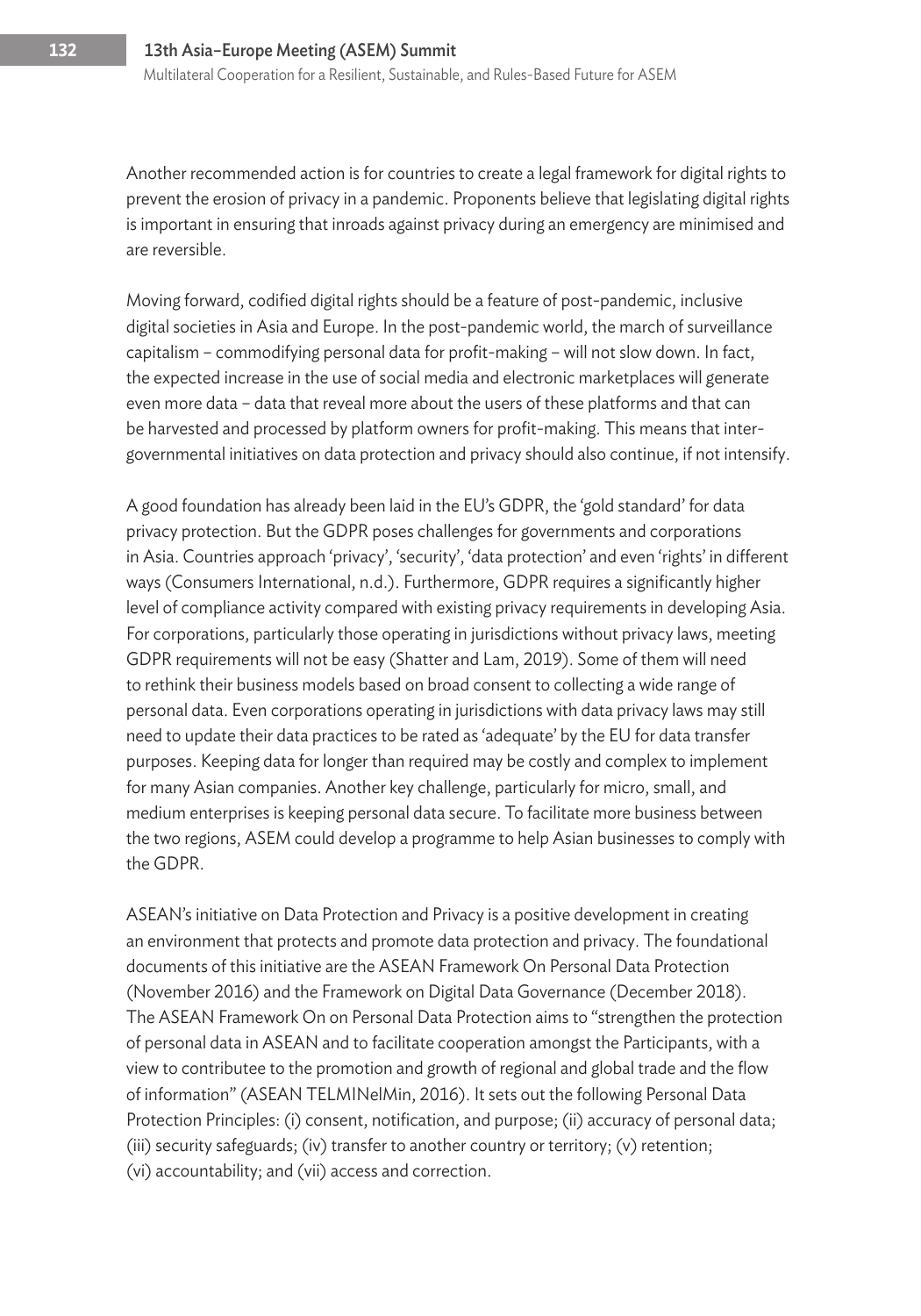The ASEAN Framework on Digital Data Governance 'sets out the strategic priorities, principles and initiatives to guide ASEAN Member States in their policy and regulatory approaches towards digital data governance (which include both personal and non-personal data) in the digital economy' (ASEAN TELMIN, 2018). It identifies four strategic priorities, namely: (i) data life cycle and ecosystem; (ii) cross-border data flows; (iii) digitalisation and emerging technologies; and (iv) legal, regulatory, and policy issues. The four initiatives to support these four strategic priorities are: (i) ASEAN Data Classification Framework; (ii) ASEAN Cross Border Data Flows Mechanism; (iii) ASEAN Digital Innovation Forum; and (iv) ASEAN Data Protection and Privacy Forum.

Even as the pandemic prevented face-to-face meetings of relevant ASEAN task groups, work on these initiatives continued through online meetings and exchange of emails.

ASEM could build on top of this initiative by identifying activities/projects that would help create a harmonised environment for data protection and privacy and increase greater economic activity between the two areas.

## An Inclusive Future

Creating inclusive digital societies in Asia and Europe will require a lot of effort and creativity from governments, corporations, and citizens in the two regions.

This chapter suggests that ASEM consider cooperation in the following three areas:

- Future of Work(ers)
	- $\Box$  ASEM cooperation in implementing a 'human-centred agenda for the future of work' is recommended.
	- $\Box$  ASEM could consider developing a voluntary (non-binding) code of rights for gig economy workers that applies to both regions.
- AI in Governance
	- $\Box$  ASEM could work towards a harmonised AI governance and legal framework for Asia and Europe, focused on:
		- $\Box$  Increasing algorithmic literacy in order to increase the ability of citizens, organisations, and even government officials for understanding how AI systems work so that they can demand AI accountability;
		- $\square$  Creating mechanisms and processes to involve all stakeholders in the formulation and implementation of rules regarding the public sector use of AI; and,
		- $\square$  Evolving a framework where the rights and legal protection of citizens, businesses, and other stakeholders are promoted.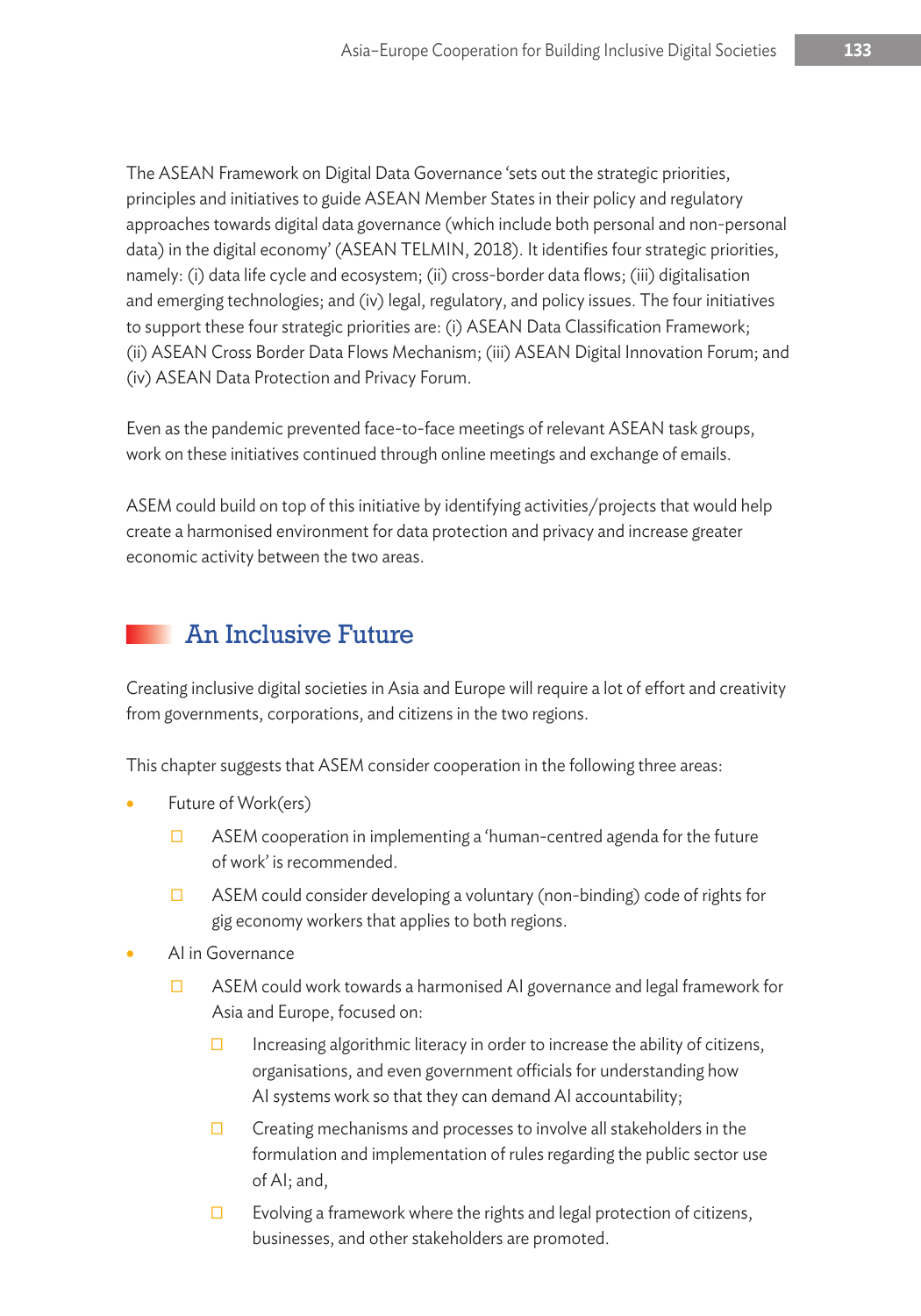- Data Protection and Privacy
	- $\Box$  ASEM cooperation in creating a harmonised environment for data protection and privacy in the two areas.
	- $\square$  ASEM cooperation in helping Asian companies comply with the GDPR.

As ASEM Partner transform their societies into digital societies, the above recommendations can be part of the blueprint of ASEM connectivity in future. The 13th ASEM Summit (ASEM13) in 2021 can help Asia and Europe to address these changes and challenges together.

## **REFERENCES**

Asian Development Bank (2018), *Asian Development Outlook.* https://www.adb.org/ sites/default/files/publication/411666/ado2018.pdf (accessed on 1 July 2020).

Agence France Press–JIJI (2020), 'Asia Deploys Innovative, If Invasive, Tech to Curb Virus', *Japan Times*, 20 March 2020. https://www.japantimes.co.jp/news/2020/03/20/ business/tech/asia-deploys-innovative-invasive-tech-curb-virus/#.Xr4K3hMzbjA.

AlgorithmWatch (2019), *Automating Society: Taking Stock of Automated Decision-Making in the EU*, a report by AlgorithmWatch in cooperation with Bertelsmann Stiftung, supported by the Open Society Foundation. https://algorithmwatch.org/wp-content/ uploads/2019/02/Automating\_Society\_Report\_2019.pdf

ASEAN Telecommunications and Information Technology Ministers Meeting (ASEAN TELMIN) (2016), *Framework On Personal Data Protection*. https://asean.org/ storage/2012/05/10-ASEAN-Framework-on-PDP.pdf (accessed 29 June 2020).

ASEAN TELMIN (2018), *Framework On Digital Data Governance*. https://asean.org/ storage/2012/05/6B-ASEAN-Framework-on-Digital-Data-Governance\_Endorsed. pdf (accessed 29 June 2020),

Bain and Company (2018) ADVANCING TOWARDS ASEAN DIGITAL INTEGRATION: Empowering SMEs to Build ASEAN's Digital Future https://www.bain.com/contentasset s/37a730c1f0494b7b8dac3002fde0a900/report\_advancing\_towards\_asean\_digital\_ integration.pdf

Caplan, R., J. Donovan, L. Hanson, and J. Matthews (n.d.), *Algorithmic Accountability: A Primer*. https://datasociety.net/wp-content/uploads/2019/09/DandS\_ Algorithmic\_Accountability.pdf (accessed on 20 June 2020).

Chen, R. and S. Djankov (2018), 'Gig Economy Growth Pains', *World Bank Blogs*, 20 December. https://blogs.worldbank.org/developmenttalk/gig-economy-growth-pains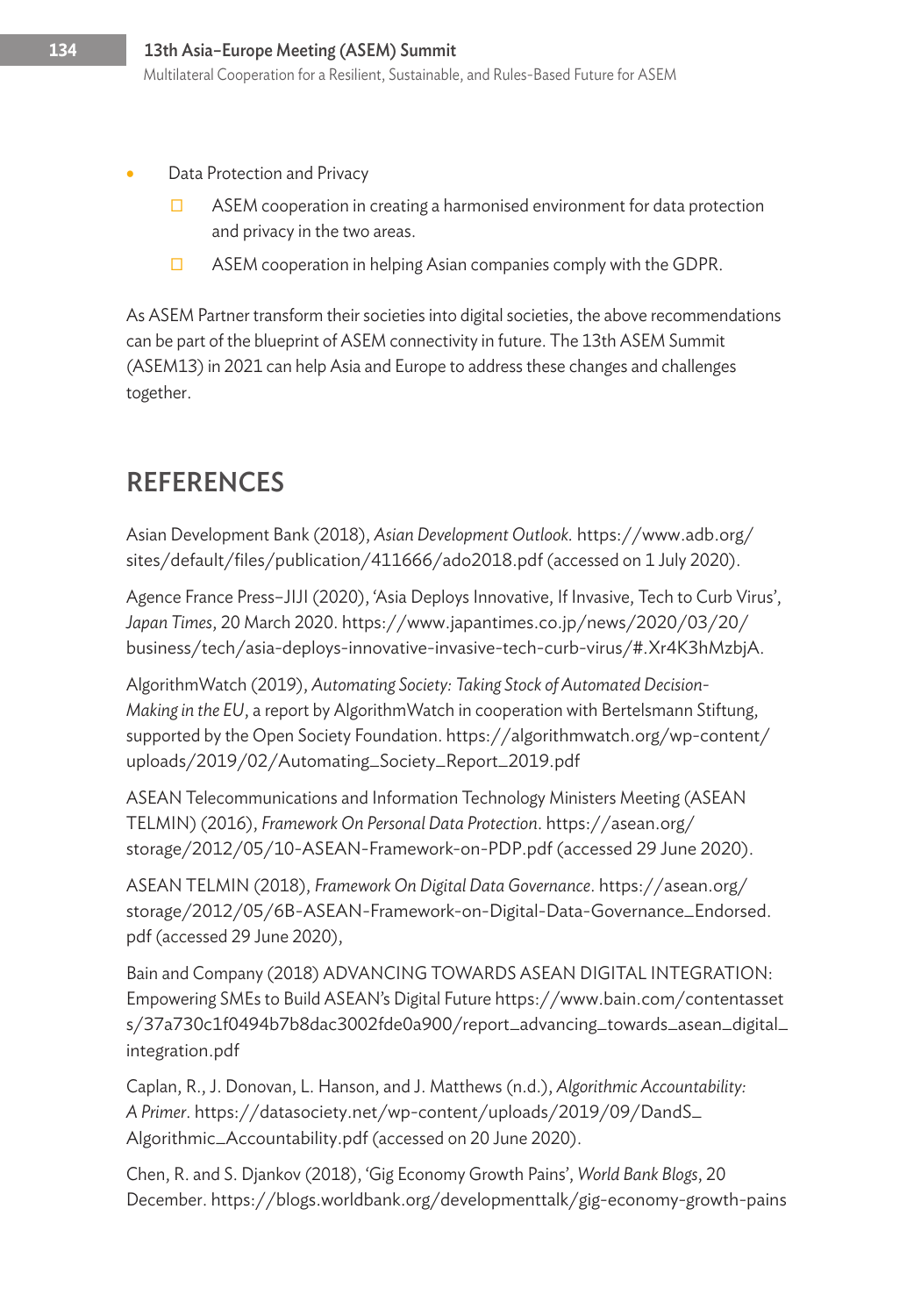Consultancy.asia (2019), *Support for AI in Government Highest Among Asian Nations*, 21 May. https://www.consultancy.asia/news/2228/support-for-ai-in-government-highestamong-asian-nations

Consumers International (n.d.), *GDPR: Will It Be the Global Standard for Data Protection?* https://www.consumersinternational.org/news-resources/blog/posts/gdpr-will-itbe-the-global-standard-for-data-protection/ (accessed on 20 June 2020).

Dazzi, D. (2019), 'GIG Economy in Europe', *Italian Labour Law e-Journal*, 2(12), p. 72. https://illej.unibo.it/article/download/9925/10000

Dickey, M.R. (2017), 'Algorithmic Accountability', *TechCrunch*, 1 May. https://techcrunch. com/2017/04/30/algorithmic-accountability/

Diesel, C. (2019), 'The Southeast Asian Gig Economy: Capitalism at Its Most Brutal?', *ASEAN Today*, 23 November. https://www.aseantoday.com/2019/11/the-gigeconomy-capitalism-at-its-most-brutal/

Digital Inclusion (n.d.), *Digital Inclusion Definition*. https://digitalinclusion.nz/about/ digital-inclusion-definition/ (accessed on 11 June 2020).

Economist Intelligence Unit (2018), *The Asian Digital Transformation Index 2018.* http:// connectedfuture.economist.com/wp- content/uploads/2018/12/ADTI-whitepaper.pdf

Economist Intelligence Unit (2020), *The Inclusive Internet Index 2020: Executive Summary*. https://theinclusiveinternet.eiu.com/assets/external/downloads/3i-executivesummary.pdf

ERCIM (2020), *Pan-European Privacy-Preserving Proximity Tracing*, 13 April. https://ercimnews.ercim.eu/en121/ib/pan-european-privacy-preserving-proximity-tracing

European Commission (2018), *I-DESI 2018: How Digital is Europe Compared to Other Major World Economies?* 26 October. https://ec.europa.eu/digital-single-market/en/news/ how-digital-europe-compared-other-major-world-economies

European Parliament (2019), *MEPs Approve Boost to Workers' Rights in the Gig Economy*, 16 April. https://www.europarl.europa.eu/news/en/press-room/20190410IPR37562/ meps-approve-boost-to-workers-rights-in-the-gig-economy

European Parliamentary Research Service (2019), *A Governance Framework For Algorithmic Accountability and Transparency,* pp. 69–75.

https://www.europarl.europa.eu/RegData/etudes/STUD/2019/624262/EPRS\_ STU(2019)624262\_EN.pdf

Fischer, S. (2020), 'Social Media Use Spikes During Pandemic', *AXIOS*, 24 April. https:// www.axios.com/social-media-overuse-spikes-in-coronavirus-pandemic-764b384da0ee-4787-bd19-7e7297f6d6ec.html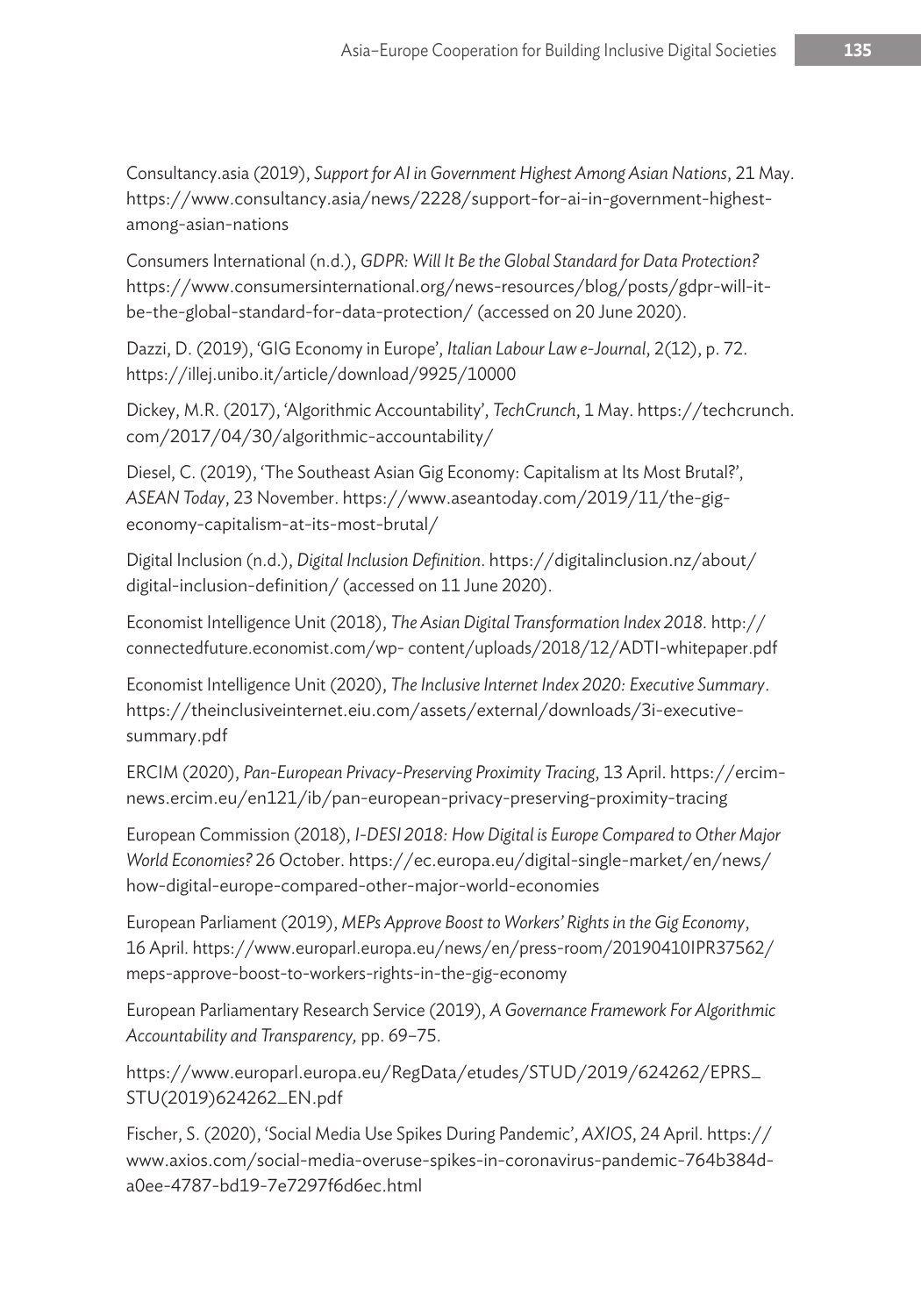Ford Foundation (n.d.), *Future of Work(ers)*. https://www.fordfoundation.org/work/ challenging-inequality/future-of-work-ers/ (accessed on 11 June 2020).

Ghosh, D., A. Abecassis, and J. Loveridge (2020), 'Privacy and the Pandemic: Time for a Digital Bill of Rights', *Foreign Policy*, 20 April. https://foreignpolicy.com/2020/04/20/ coronavirus-pandemic-privacy-digital-rights-democracy/

Gov CIO (2019), 'How Government Can Benefit from Artificial Intelligence', *Outlook*, 20 February. https://www.govciooutlook.com/news/how-government-can-benefit-fromartificial-intelligence-nid-472.html

Greene, T. (2020), 'Alibaba's New AI System Can Detect Coronavirus in Seconds with 96% Accuracy', *TNW*. https://thenextweb.com/neural/2020/03/02/alibabas-new-aisystem-can-detect-coronavirus-in-seconds-with-96-accuracy/

Handayani, S.W. (n.d.), '4 Ways to Rethink Social Protection for Future Work in Asia', *Asian Development Blog*, 21 August. https://blogs.adb.org/blog/4-ways-rethink-socialprotection-future-work-asia

Harari, Y.N. (2020), 'The World After Coronavirus', *Financial Times*, 20 March 20. https:// www.ft.com/content/19d90308-6858-11ea-a3c9-1fe6fedcca75

Hasnan, L. (2019), 'Philippines' Fast-growing Gig Economy', *ASEAN Post*, 9 October. https://theaseanpost.com/article/philippines-fast-growing-gig-economy

HealthHub (n.d.), *TraceTogether.* https://www.healthhub.sg/apps/38/tracetogetherapp (accessed on 11 June 2020).

ICO (n.d.), *What Is Automated Decision-making and Profiling?* https://ico.org.uk/fororganisations/guide-to-data-protection/guide-to-the-general-data-protection-regulationgdpr/automated-decision-making-and-profiling/what-is-automated-individual-decisionmaking-and-profiling/ (accessed on 20 June 2020).

ILO Global Commission on the Future of Work (2019), *Work for a Brighter Future*. Geneva: ILO. https://www.ilo.org/wcmsp5/groups/public/---dgreports/---cabinet/ documents/publication/wcms\_662410.pdf

ITU News (2020), *Covid-19: How Korea Is Using Innovative Technology and AI to Flatten the Curve*. https://news.itu.int/covid-19-how-korea-is-using-innovative-technology-andai-to-flatten-the-curve (accessed on 11 June 2020).

Jenkins, M. (2019), 'The Surge of the Gig Economy in APAC', *People Matters*, 25 September. https://www.peoplemattersglobal.com/article/life-at-work/the-surge-of-the-gigeconomy-in-apac-23203

Katzenbach, C. and L. Ulbricht (2019), 'Algorithmic Governance', *Internet Policy Review*, 8(4). https://policyreview.info/concepts/algorithmic-governance (accessed 11 June 2020).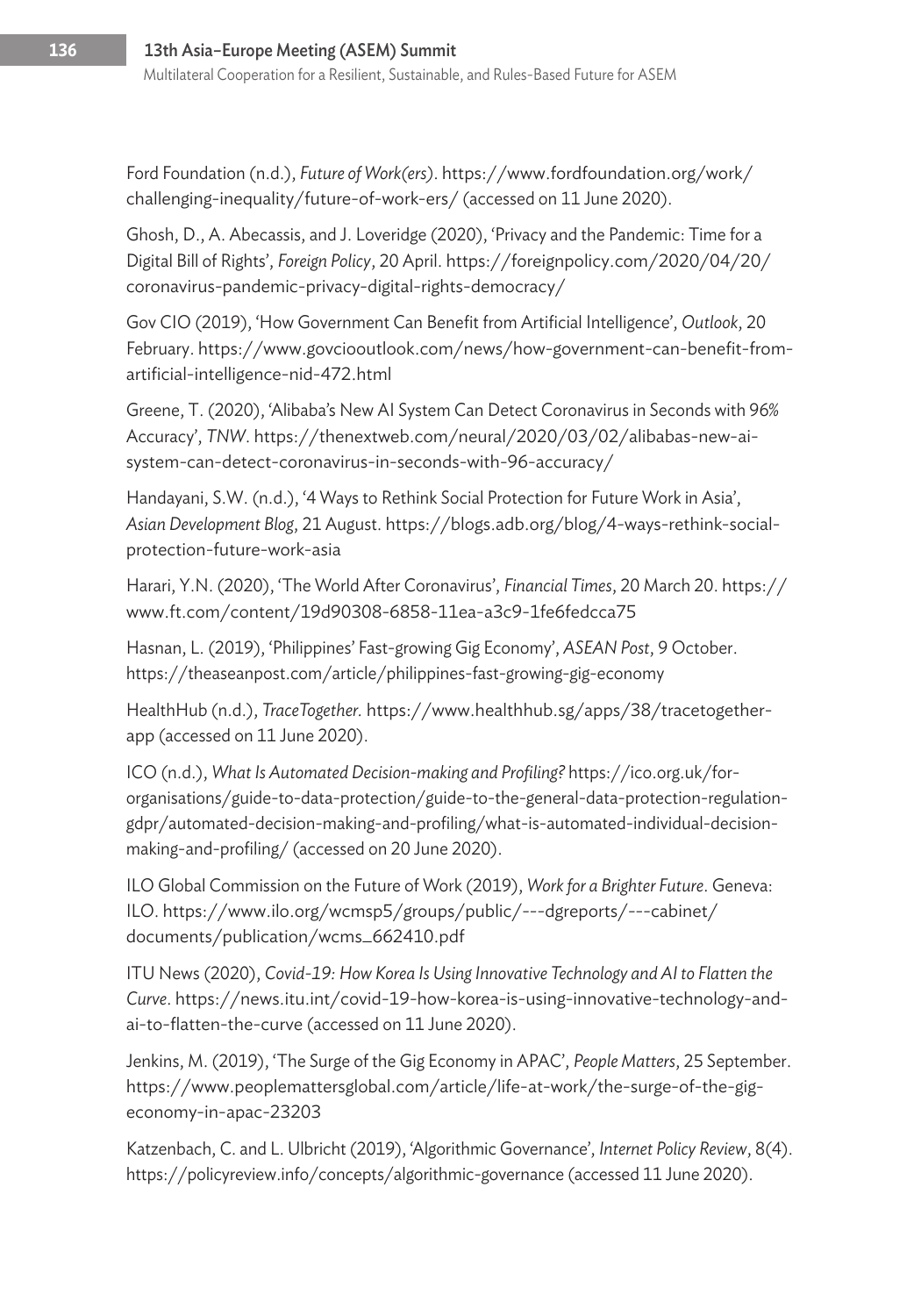Khatiwada, S. (2018), 'Will Automation Create Jobs, or Destroy Them?', *Asian Development Blog*, 19 April. https://blogs.adb.org/blog/will-automation-create-jobs-or-destroythem

Kiersz, A. and M. Hoff (2020), 'The 30 Best High-paying Jobs of the Future', *Business Insider*, *21* May 21. https://www.businessinsider.com/best-jobs-future-growth-2019-3#21 construction-managers-10

Kim, H.E. (2020), 'Coronavirus Privacy: Are South Korea's Alerts Too Revealing?', *BBC News*, 5 March. https://www.bbc.com/news/world-asia-51733145

Kinder, M. (2019), 'Putting the Worker in the Future of Work', *Brookings Institution Blog*, 19 November. https://www.brookings.edu/blog/the-avenue/2019/11/19/putting-theworker-in-the-future-of-work/

Kirkpatrick, K. (2016), 'Battling Algorithmic Bias How Do We Ensure Algorithms Treat Us Fairly?', *Communications of the ACM*, 59(10), pp.16–17. https://dl.acm.org/doi/fullHt ml/10.1145/2983270#:~:text=Algorithms%20are%20able%20to%20process,that%20 far%20exceed%20human%20capabilities.&text=The%20risk%20scores%20were%20 created,the%20U.S.%20criminal%20justice%20system

Knight, W. (2017), 'Biased Algorithms Are Everywhere, and No One Seems to Care', *MIT Technology Review*, 12 July. https://imdiversity.com/diversity-news/biased-algorithmsare-everywhere-and-no-one-seems-to-care/

Koty, A.C. (2019), 'China's Corporate Social Credit System: What Businesses Need to Know', *China Briefing from Dezan Shira & Associates*, 5 November. https://www.chinabriefing.com/news/chinas-corporate-social-credit-system-how-it-works/

Louis, J. (2020), 'Using Tech to Fight COVID-19', *ASEAN Post*, 3 April. https:// theaseanpost.com/article/using-tech-fight-covid-19

MacCarthy, M. and K. Propp (2020), 'The EU's White Paper on AI: A Thoughtful and Balanced Way Forward', *Lawfare*, 5 March. https://www.lawfareblog.com/eus-whitepaper-ai-thoughtful-and-balanced-way-forward

Machine Gone Wrong (n.d.), *Understanding Bias Part I*. https://machinesgonewrong. com/bias\_i/ (accessed on 11 June 2020).

Macintosh, A. (2004), 'Characterizing E-Participation in Policy-Making', *Proceedings of the 37th Hawaii International Conference on System Sciences – 2004*, p. 3. http://citeseerx.ist. psu.edu/viewdoc/download?doi=10.1.1.98.6150&rep=rep1&type=pdf

Marr, B. (2019), 'The Future of Work: 5 Important Ways Jobs Will Change in the 4th Industrial Revolution', *Forbes*, 15 July. https://www.forbes.com/sites/ bernardmarr/2019/07/15/the-future-of-work-5-important-ways-jobs-will-change-inthe-4th-industrial-revolution/#7e73d3354c7c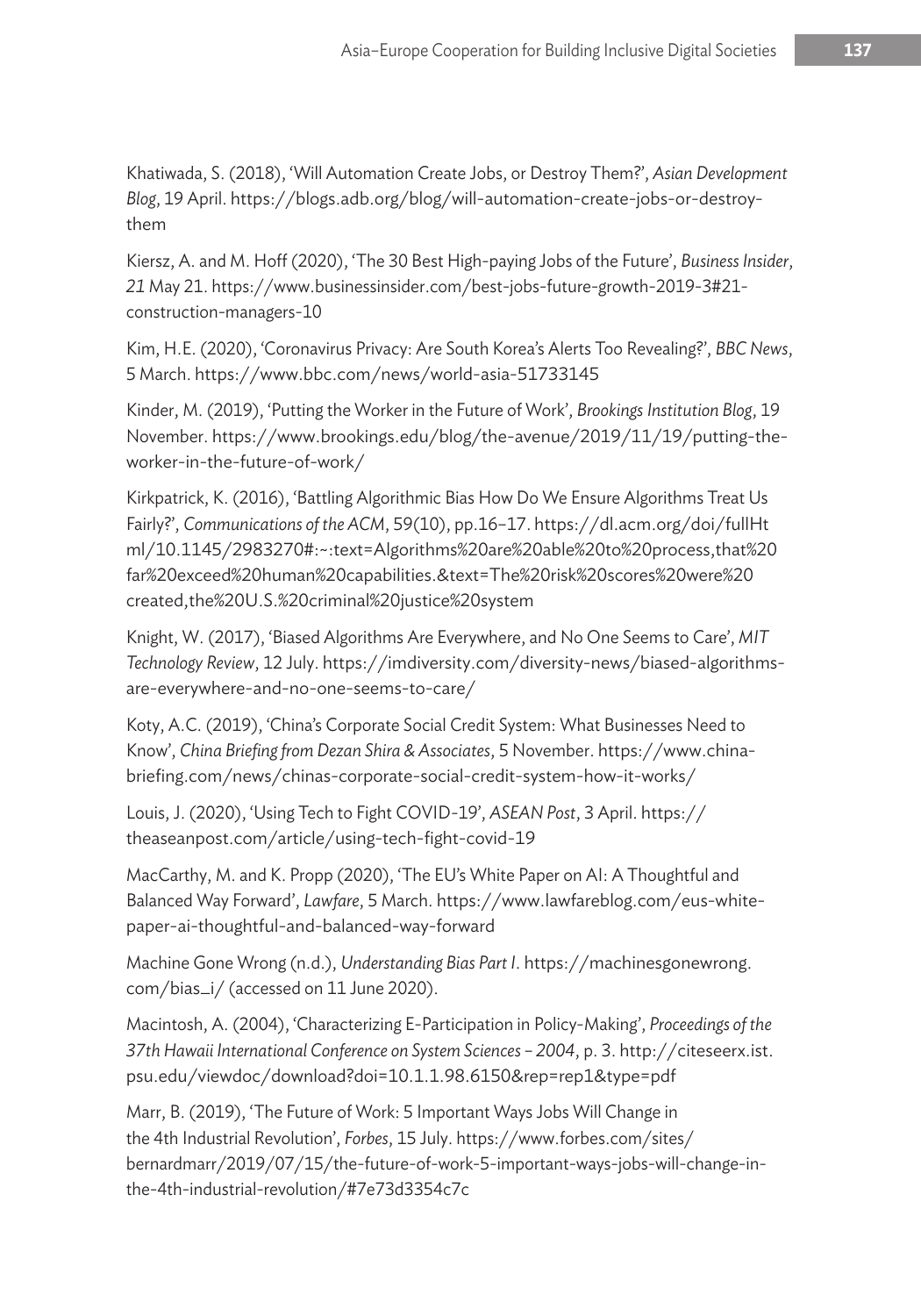Marx, G.T. (2002), 'What's New About the 'New Surveillance'? Classifying for Change and Continuity', *Surveillance & Society* 1(1), p. 10. http://www.cs.cmu.edu/~srini/15-829/ readings/whatsnew.pdf

Mastercard and Kaiser Associates (2019), *Mastercard Gig Economy Industry Outlook and Needs Assessment*. https://newsroom.mastercard.com/wp-content/ uploads/2019/05/Gig-Economy-White-Paper-May-2019.pdf (accessed on 20 June 2020).

Matzner, T. and C. Ochs (2019), 'Privacy', *Internet Policy Review*, 8(4). https:// policyreview.info/concepts/privacy (accessed on 11 June 2020).

McBridev, S. (2020), 'Why The Largest Cyberattack In History Will Happen Within Six Months', *Forbes*, 14 May. https://www.forbes.com/sites/ stephenmcbride1/2020/05/14/why-the-largest-cyberattack-in-history-will-happenwithin-six-months/#7cb375b5577c

Meyer, D. (2020), 'More Surveillance and Less Privacy Will Be the New Normal after the Coronavirus Pandemic', *Fortune*, 20 April. https://fortune.com/2020/04/20/privacysurveillance-coronavirus-pandemic-covid-19-tracking/

MIT Technology Review (2018), *Insights Asia's AI Agenda: The Ecosystem 2018.* https:// www.technologyreview.com/2018/12/21/138153/asias-ai-agenda-the-ecosystem/ (accessed on 2 June 2020).

National Privacy Commission (2020), *PHE Bulletin No. 7: Official Statement of the National Privacy Commission on Calls for Patients to Waive Privacy Rights, Publicly Disclose Health Status*, 6 April. https://www.privacy.gov.ph/2020/04/npc-phe-bulletin-no-7-officialstatement-of-the-national-privacy-commission-on-calls-for-patients-to-waiveprivacy-rights-publicly-disclose-health-status/ (accessed on 2 June 2020).

Ng, A. (2020), 'COVID-19 Could Set a New Norm for Surveillance and Privacy', *C/ Net*, 11 May. https://www.cnet.com/health/covid-19-could-set-a-new-norm-forsurveillance-and-privacy/

Organisation for Economic Co-operation and Development (OECD) (2019), *Employment Outlook 2019: The Future of Work – Highlights*. Paris: OECD. https://www.oecd.org/ employment/Employment-Outlook-2019-Highlight-EN.pdf

Oxford Insights (2019), *Government Artificial Intelligence Readiness Index 2019.* https:// www.oxfordinsights.com/ai-readiness2019 (accessed on 30 June 2020).

PayPal (2018), *Global Freelancer Survey*, 1 March. https://www.paypal.com/stories/sea/ paypal-global-freelancer-survey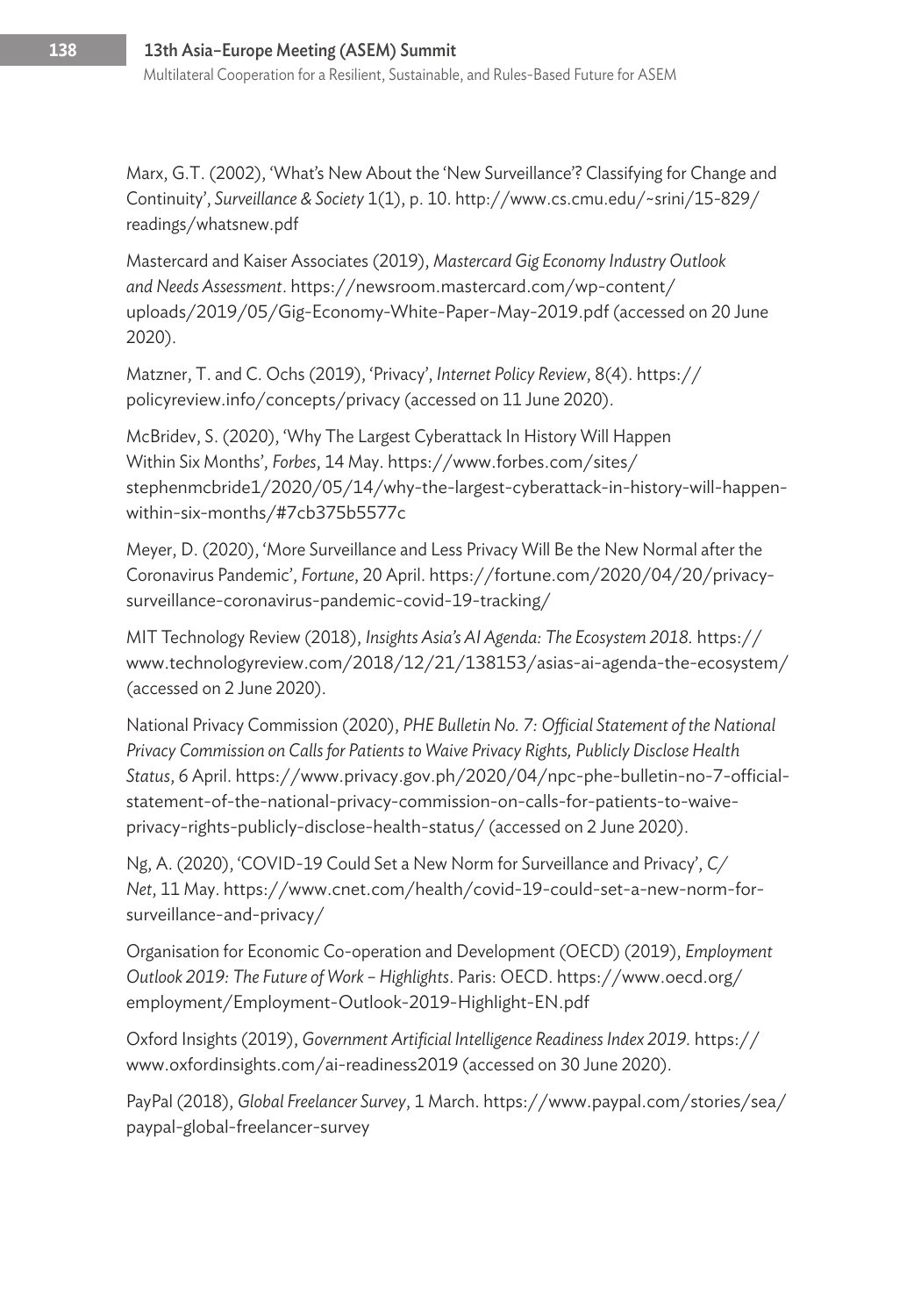Phua, R. (2020), 'The Singapore Gig Economy: Right Balance on Regulations Needed to Unlock Its Full Potential, Say Experts', *Channel News Asia*, 27 January. https://www. channelnewsasia.com/news/singapore/the-singapore-gig-economy-right-balance-onregulations-needed-to-12235556

Pierucci, A. and J.-P. Walter (2020), *Joint Statement on the Right to Data Protection in the Context of the COVID-19 Pandemic by the Chair of the Committee of Convention 108 and the Data Protection Commissioner of the Council of Europe*, 30 March. https://epic.org/privacy/ covid/Covid19\_joint\_statement.pdf

Reevell, P. (2020), 'How Russia is Using Facial Recognition to Police Its Coronavirus Lockdown', *ABC News*, 30 April. https://abcnews.go.com/International/russia-facialrecognition-police-coronavirus-lockdown/story?id=70299736

Rouse, M. (n.d.), 'Gig Economy', *WhatIs.com*. https://whatis.techtarget.com/definition/ gig-economy (accessed on 2 June 2020).

Ruef, M. (2020), Contact Tracing App DP3T *SCIP*, 27 April. https://www.scip.ch/ en/?labs.20200427

Rumelt, R. (2008), 'Strategy in a 'Structural Break'', *McKinsey Quarterly*, December. https:// www.mckinsey.com/business-functions/strategy-and-corporate-finance/our-insights/ strategy-in-a-structural-break

Seager, C. (2016), 'After the Robot Revolution, What Will Be Left for Our Children to Do?', *The Guardian*, 11 May. https://www.theguardian.com/careers/2016/may/11/robotjobs-automated-work

Sharma, G.D., A. Yadav, and R. Chopra (2020), 'Artificial Intelligence and Effective Governance: A Review, Critique and Research Agenda', *Sustainable Futures*, 2 https://www. sciencedirect.com/science/article/pii/S2666188819300048

Shatter, M. and J. Lam (2019), 'The Aftermath of Storm GDPR in Asia Pacific', *RSM*, 23 May. https://www.rsm.global/news/aftermath-storm-gdpr-asia-pacific

SIA (2018), *APAC – Study Shows Gig Economy Is Thriving in Asia Pacific*, 9 April. https:// www2.staffingindustry.com/row/Editorial/Daily-News/APAC-Study-shows-gig-economyis-thand riving-in-Asia-Pacific-45633 (accessed on 15 June 2020).

Sim, D. and K. Xinghui (2020), 'The Covid-19 Crisis Is Hurting Asia's Gig Economy Workers and They Want the Government to Help', *SCMP*, 16 March. https://www.scmp.com/ week-asia/economics/article/3075125/coronavirus-bites-southeast-asias-gigworkers-eye-government

Snow, T. (2019), 'Decision-making in the Age of the Algorithm: Three Key Principles to Help Public Sector Organisations Make the Most of AI Tools', *NESTA*. https://media.nesta. org.uk/documents/Decision-making\_in\_the\_age\_of\_the\_algorithm.pdf (accessed on 11 June 2020).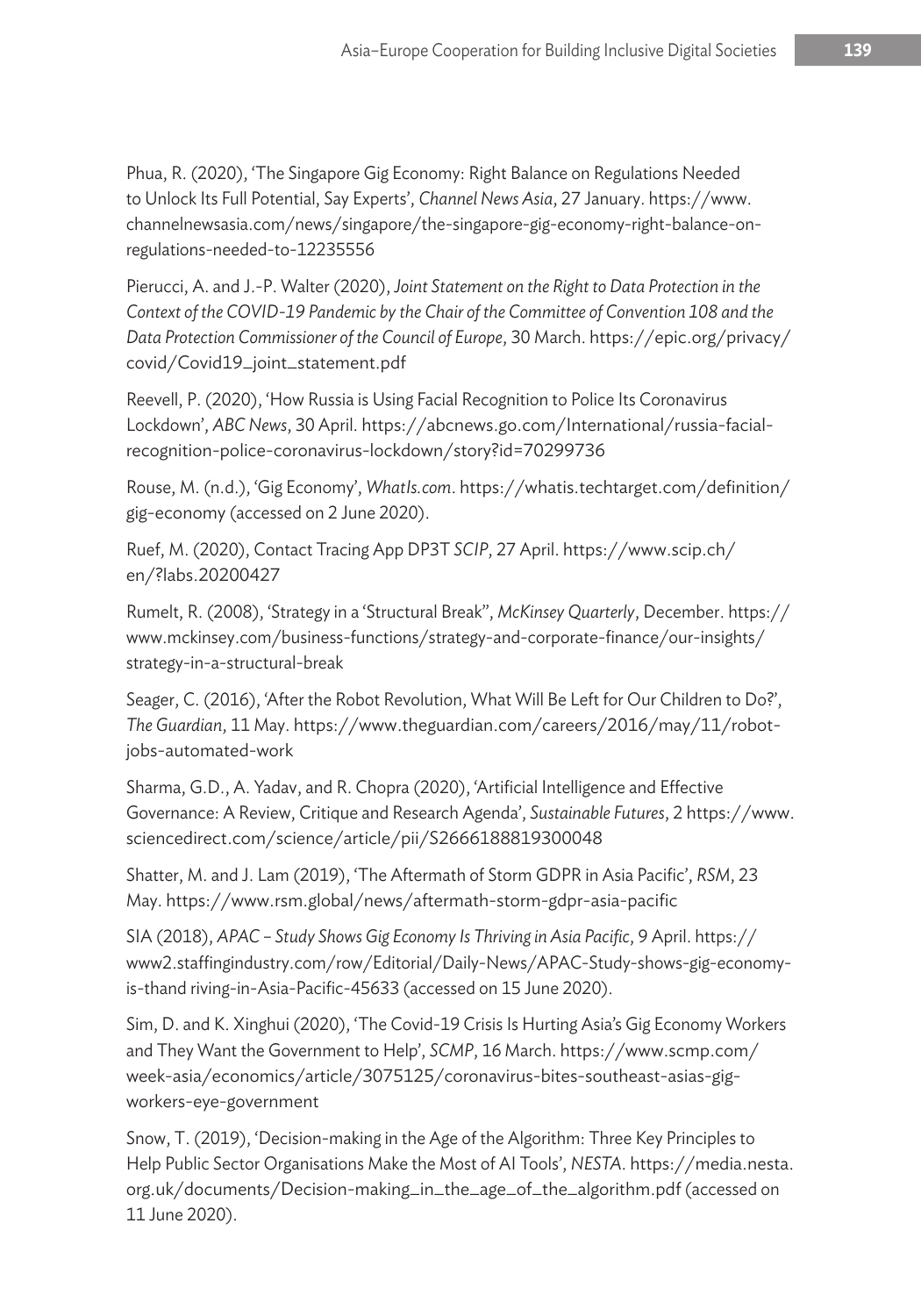Solove, D.J. (2006), 'A Brief History of Information Privacy Law', *Proskauer on Privacy.* https://scholarship.law.gwu.edu/cgi/viewcontent.cgi?article=2076&context=facul ty\_publications

Soriano, C.R.R. and J.H.C. Panaligan (2019), 'Skill-Makers in the Platform Economy: Transacting Digital Labour', in A. Athique and E. Baulch (eds), *Digital Transactions in Asia Economic, Informational, and Social Exchanges.* Routledge: 2019. https://www.researchgate. net/publication/331023933\_'Skill-Makers'\_in\_the\_Platform\_Economy\_Transacting\_ Digital\_Labour\_Book\_Chapter\_in\_Digital\_Transactions\_in\_Asia\_A\_Athique\_and\_E\_ Baulch\_eds

Souter, D. (2019), 'Inside the Digital Society: The Gig Economy', *APC*, 16 December. https://www.apc.org/en/blog/inside-digital-society-gig-economy

TechCollective (2019), *The Emergence of Gig Economy in Southeast Asia*, 16 July. https:// techcollectivesea.com/2019/07/16/the-emergence-of-gig-economy-in-southeast-asia/

United Nations (UN) (2018), *United Nations E-Government Survey 2018: Gearing E-Government To Support Transformation Towards Sustainable And Resilient Societies*. UNESCAP. https://www.unescap.org/sites/default/files/E-Government%20 Survey%202018\_FINAL.pdf

United Nations Capital Development Fund (UNCDF) (2019), *UNCDF Introduces the Inclusive Digital Economy Scorecard During UN General Assembly*. 4 October. https://www. uncdf.org/article/4958/uncdf-introduces-the-inclusive-digital-economy-scorecardduring-un-general-assembly

Viet Nam News/Asia News Network (2019), 'Building an Inclusive Digital Asean by 2040', *Inquirer.net*, 8 September. https://opinion.inquirer.net/123839/building-an-inclusivedigital-asean-by-2040